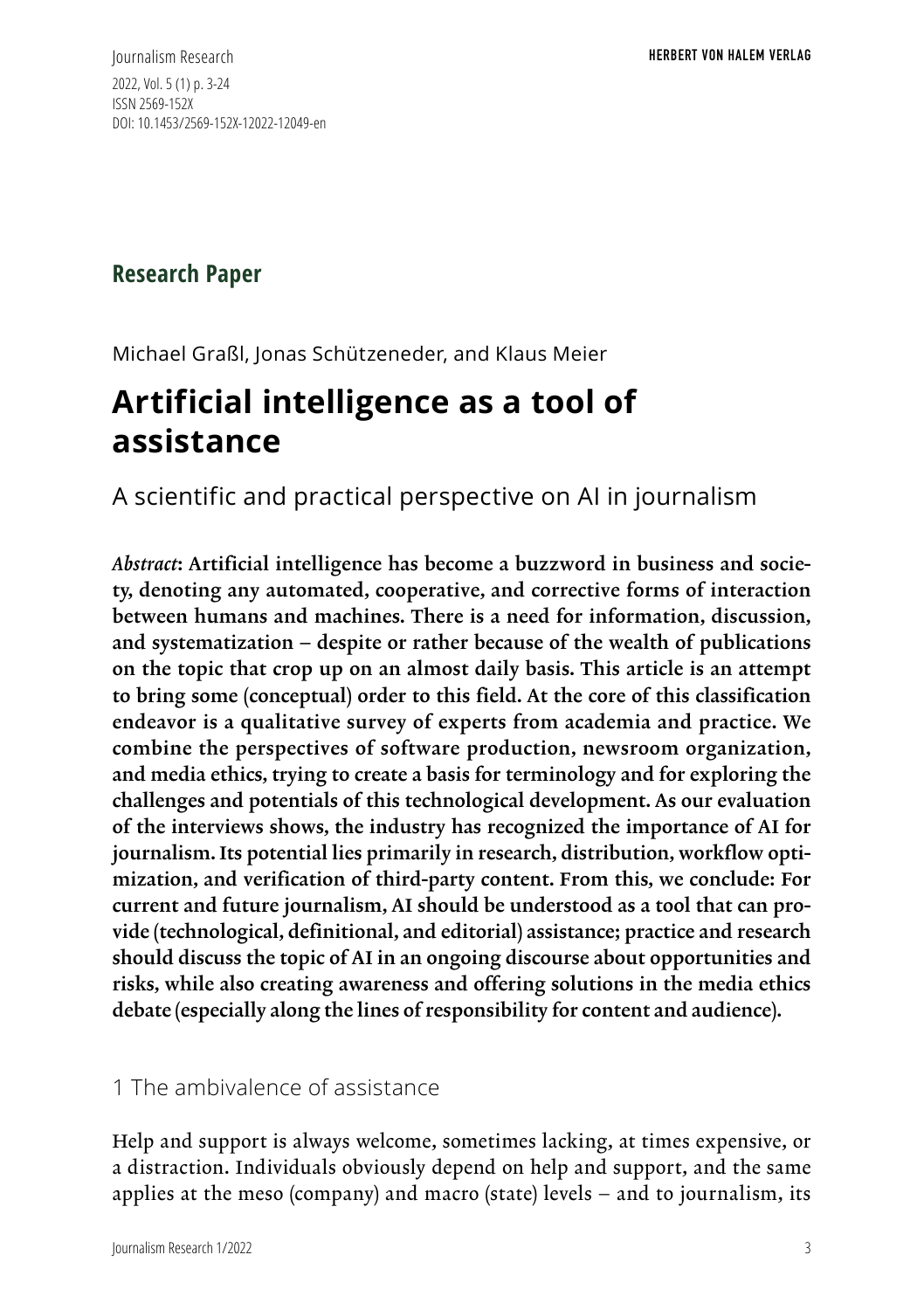actors, and organizational structures. As a rule, though, increasing levels of support also mean increasing dependency, of which journalists and editors are generally wary because in a democracy, independence is one of the central tenets of their trade (Meier 2018: 17). While political or economic support and/or dependence is usually problematic, technological support or dependence bears no such stigma, at least at first glance. Technological development has always been journalism's constant companion (Altmeppen/Arnold 2013: 47). Recently, for example, it has been offering new distribution channels for journalistic content, analytics tools for more precise insights into the audience, intermediary structures to integrate external platforms (Graßl et al. 2020), or even new and more efficient forms of newsroom organization (García-Avilés et al. 2014; Lischka 2018: 237). And yet, every single step of the way, processes of technological adaptation are a major challenge for journalism, also in terms of dependencies. Advances are almost always accompanied by risks, reservations, skepticism, and rejection. Gillmor (2013: 187) poignantly expresses what many actors in newsrooms are thinking: »New equals danger. Technological equals non-journalistic.« There is a certain ambivalence to assistance – while technological innovation as a form of assistance holds great promise, it does not always deliver, it is riddled with risk, and therefore, the involved actors usually approach it with a mixture of curiosity and criticism. Almost simultaneously, we have seen discussions about the value, dimensions, opportunities, and problems of artificial intelligence (AI) in journalism. The potentials of AI assistance for editorial tasks are being discussed ambivalently, both in science and practice. Those who view AI with curiosity and skepticism may lack sufficient knowledge about what AI actually is and what it does. Many things remain unclear at this point, from the concept to concrete designs and a clear vision of the future.

Currently, the term »artificial Intelligence« covers a huge variety of software, tools, and other computer systems. Although we do not have a uniform, international definition of the term, the topic is, unsurprisingly, generating ever greater research interest everywhere (Stray 2019: 1077 f.) In German journalism research, however, the topic has received little attention so far. The number of studies and articles is scant (see Dreyer/Schulz 2019; Loosen/Solbach 2020; Porlezza 2020). Empirical research results are few or have already been rendered obsolete by the rapid technological progress of recent years (cf. Meier et al. 2021). We see a need for action both in science and in practice.

Our contribution is not meant to be a »literature review«, but an impetus to close the empirical gap in Germany: We want to provide more scientific and practical detail and background

- on the concept of AI and its context,
- on current and concrete opportunities to leverage AI in the production and organization of journalistic content,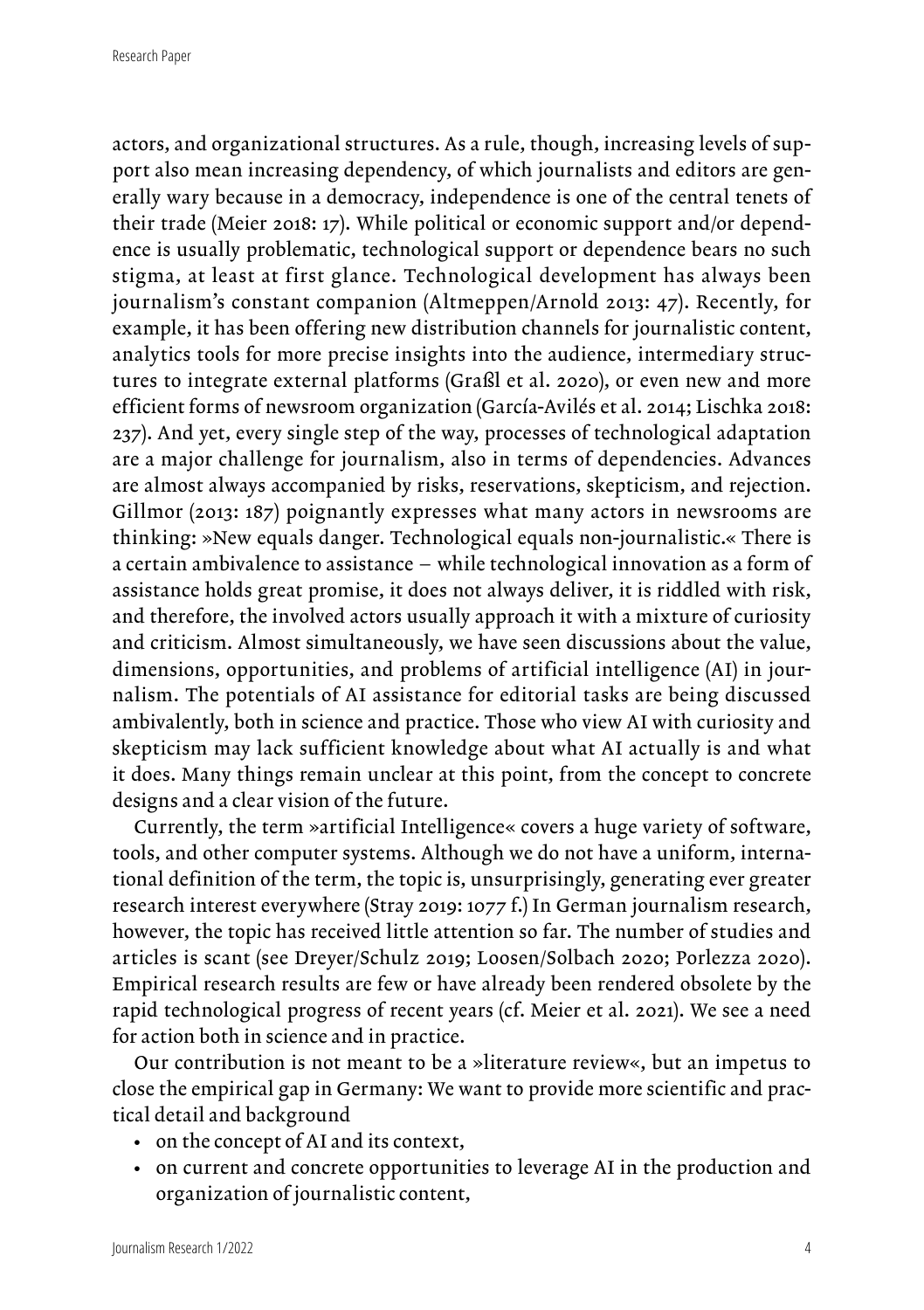- on medium- and long-term challenges and problems,
- on the international, comparative dimension of the inventory we are drawing in this paper.

The goal is to offer a basic systematization of the field with the help of qualitative guided interviews we conducted with experts from science and practice in Germany. These results are supplemented by an international comparison, which is based on a DFG-funded research project in five countries, allowing us to assess the innovative power of AI in journalism in a broader context. First, however, we need to sort the field a little, theoretically and conceptually.

### 2 The diversity of AI: A definitional basis

For years, the term AI has been used in various fields, situations, and with different intentions, sometimes causing more confusion than clarification. Our first point of departure is a somewhat dated definition of AI by McCarthy (2007: 2): »It is the science and engineering of making intelligent machines, especially intelligent computer programs. It is related to the similar task of using computers to understand human intelligence, but AI does not have to confine itself to methods that are biologically observable.« This technological approach considers the machine (i.e. the computing power) as the central subject of AI. In general, this currently refers to computer systems, i.e. primarily software or algorithms whose purpose is to solve certain, clearly defined problems (cf. e.g. Buxmann / Schmidt 20. Buxmann /Schmidt 2021: 7). They run automated processes drawing on large data sets, especially in digital media applications. Their hallmark feature is their ability to learn, meaning that these systems are able to improve continuously. When neural networks are used, we call it called machine learning or deep learning. AI applications learn from sets of training data, recognizing patterns, and then applying them to new data sets once they are trained.

Today, we differentiate further: Not every form of »computational journalism« (Thurman 2020) or »automated journalism« (Dörr 2016; Dörr/Hollnbuchner 2017; Caswell/Dörr 2017) is now classified as an AI application. In journalism, there is a persistent notion that the mere rule-based automated composition of text modules – often described as »robot journalism« – already falls under artificial intelligence (as, for example, automated texts on weather forecasts, sports results, or stock market prices). »This has nothing to do with artificial intelligence, by the way: The texts are generated based on rules,« as *SPIEGEL* pointed out quite correctly when they published automated texts on election results in March 2021 (Pauly 2021): »All decisions are defined manually: If, for example, local results differ from state results by a specified threshold, they will be classified as a newsworthy deviation, and a text module to that effect will be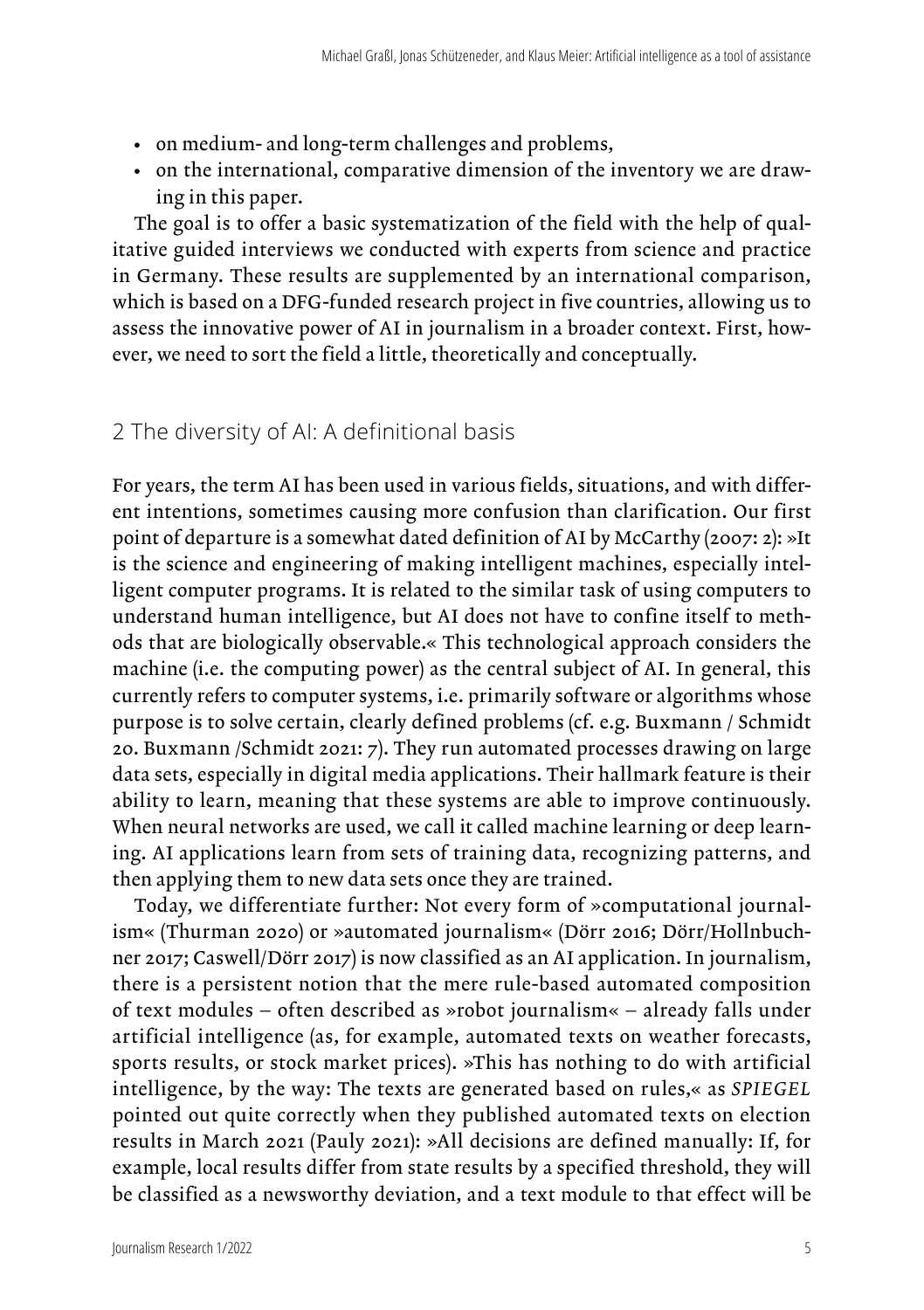inserted.« In an earlier publication, we also critically classified the frequently used term »robot journalism«: »[AI in journalism] offers application options and dimensions of debate in academia and practice that far exceed the superficial understanding of ›robot journalism‹. Both the term itself and its narrow focus on automatic text production fall short« (Meier et al. 2021).

This is why we defined the relationship between AI and journalism as a form of technological assistance. AI is not an autonomous system; rather, assistance is provided reciprocally:

- Artificial Intelligence as a form of technological assistance for editorial activities, decision-making, and boosting human intelligence.
- Human intelligence to make corrections and ensure that the artificial intelligence will continue to evolve in a circular fashion.

Under this notion, AI is a technology-based, customized pool, trained by permanent feedback, and constantly evolving. Due to this continuous learning effect, journalism can leverage these tools on various levels throughout the entire journalistic production process:

- Research and topic setting: Research as the heart of journalistic activity has often received intense stimuli from technological advancements (mobility, telephone, online databases). AI continues this development. Specifically, the impact on research can be described along (at least) the following categories (Stray 2019: 1080; Diakopoulos 2019): analyses of large document and data sets (mining), language analysis and translation programs, data cleansing, identifying breaking news or prevailing topics in specific communities (e.g., through social media monitoring).
- Presentation and preparation of journalistic content: Artificial intelligence in the sense of machine learning can assist in content preparation. In this context, there are various AI applications (see Beckett 2019: 10; Rech/Meyer 2021: 21): It can supply text, image, or video elements from data sets, such as the media's own archives, or propose hyper-textuality, i.e. make specific cross-references to relevant and related content on certain topics, persons, or databases. It is also possible to automate the editing of texts (linguistic), audio, and video (cut), or translations for multilingual portals.
- Distribution support: Artificial intelligence is able to scan huge amounts of data from digital usage traces in real time and thus, for example, enables publishers to better address target groups, personalize contents, or use recommendation systems. Ideally, this creates a »system [that] ›knows‹ the end-users' preferences very well« (Vergeer 2020: 375). One central question in this context is monetization, i.e. the audience's willingness to pay for certain content.
- Editorial organization and workflows: In terms of staff coordination, artificial intelligence serves as a tool to assist human cooperation. Especially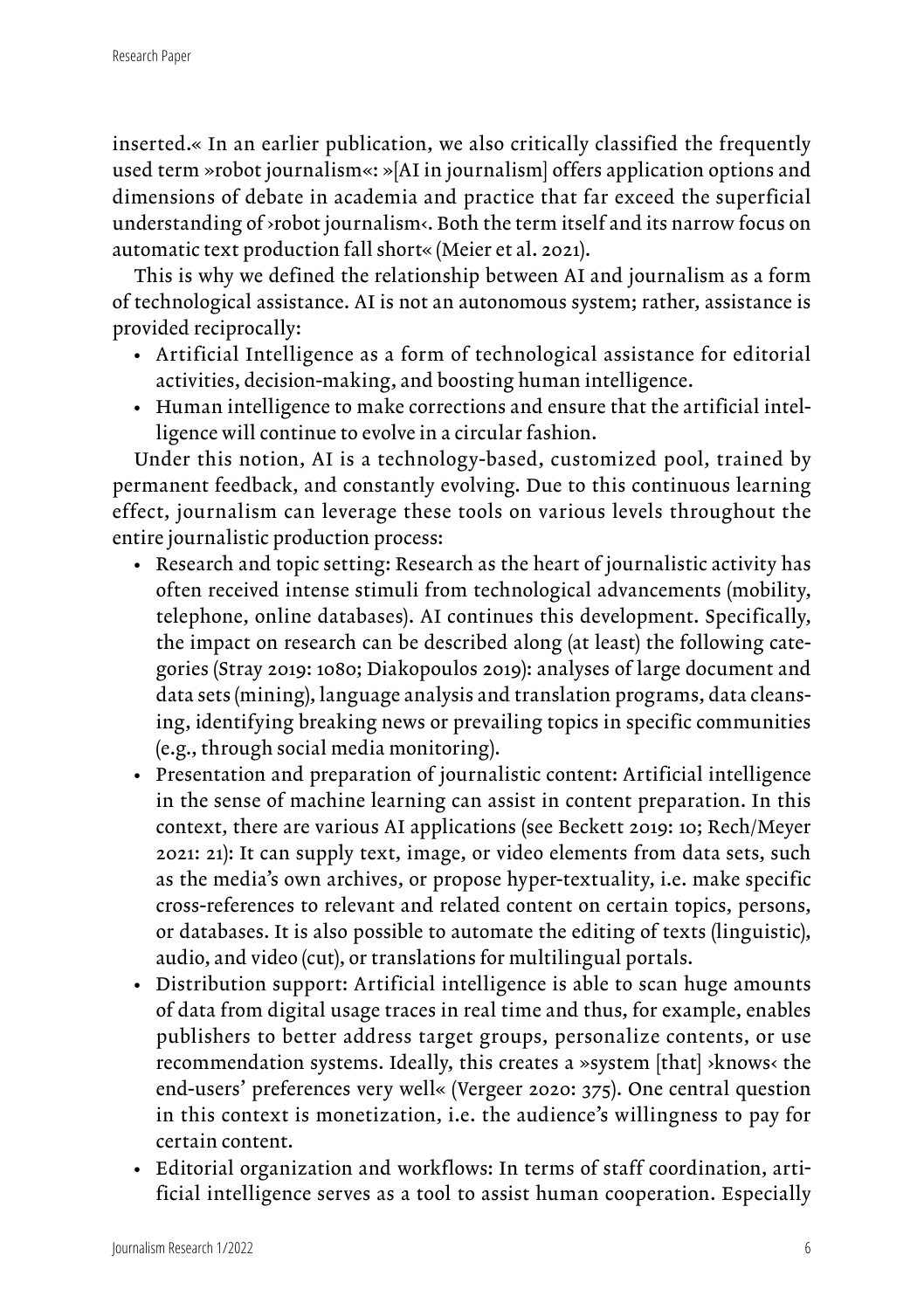larger forms of cooperation (cross-border journalism) rely on good coordination, on tools that facilitate collaboration and support organizational tasks (Beckett 2019: 75 ff., 156). The oft-cited path »from tool to team mate« or the notion of »Machines as Team Mates (MaT)« (e.g., Bienefeld 2020; Seeber et al. 2020) involves a combination of human and tech-enabled decision-making: The practical implementation of this is still in its very early stages. However, we already have AI tools that use NLP (Natural Language Processing) to automatically refer (external) queries to the right contact or department, or to send documents to the right places in the correct order based on predefined workflows. At the same time, we are observing strategic adjustments in the newsrooms in terms of organizing innovation management (and the question of integrating AI into in-house processes is definitely one of them): New innovation units, often referred to as media labs (Hogh-Janovsky/Meier 2021), have sprung up around AI and are developing digital formats to address precisely these trends and challenges independently of the constraints of the daily editorial business.

• Verification/correcting of non-journalistic content: Artificial intelligence is able to verify the exclusivity and originality of text, image, and video content. This is a key function that journalism provides to its audience (factuality, transparency) that can no longer be ensured by human perception alone, especially when it comes to deep fakes (Mattke 2018; Godulla et al. 2021).

How are these extensive capabilities currently being used? A survey on journalism and AI, based on 71 media organizations from 32 countries (Beckett 2019: 7 ff., 156), has shown that the main motives for integrating AI into journalism are a desire for more efficient newsroom organization (68%), a more targeted content offering for the audience (45%), and generally more economical personnel and content management (18%). This great potential comes with a number of major challenges: financing (27%), training and knowledge management (24%), and creating a more AI-friendly corporate culture (24%) in editorial offices where the prevailing sentiment is often AI skepticism.

For Germany, Rech and Meyer (2021) evaluated 385 surveys with journalists, revealing that although most editorial offices are educating themselves and taking about AI, only few of them have come into direct contact with AI tools. According to the survey, more than 60% of respondents had never used this technology. Just under 20% said they had at least come into contact with it, albeit rarely. Nevertheless, the fundamental importance of AI is often described as a central challenge for the future of journalism and society: In an international survey of 227 decision-makers in media companies, conducted by Oxford University in December 2020, 69% considered artificial intelligence the major technological driver of journalistic innovation in the coming years, far ahead of 5G technology, which came in a distant second at 18% (see Newman 2021: 30).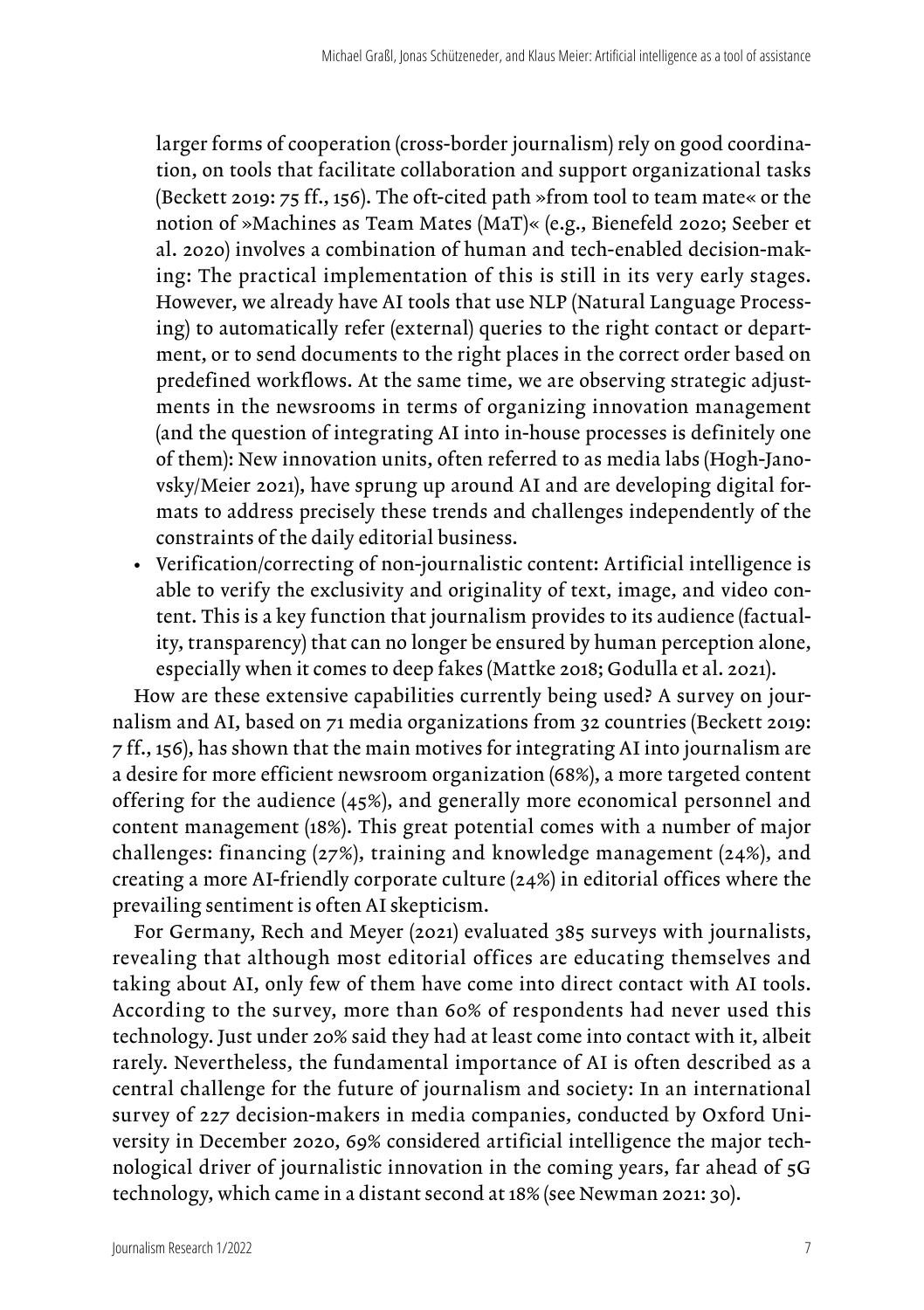In addition to the aforementioned opportunities and future scenarios for AI applications in journalism, a complete inventory and potential analysis must also consider risks and ethical concepts. We have identified four dimensions (cf. Meier et al. 2021) of overarching issues (cf. e.g. Giessmann et al. 2018; Montal/ Reich 2017; Linden 2017; Dörr/Hollnbucher 2017, Filipovic 2020) as the basis of our empirical investigation:

- Automated and learning text production: functionality, strengths, and weaknesses;
- AI as a tool of assistance or, in some cases, even a determining element of the production process – from topic selection and research, to processing and enrichment, to the distribution and use of journalistic products;
- Changing journalistic role models and skill sets: new tasks in the context of algorithms and automation, also in cooperation with technical staff;
- (New) media ethics at the interface between media ethics, journalistic ethics, and machine ethics – in other words, developing ethical concepts for the above-mentioned dimensions.

# 3 Empirical approach

As a basis, we used partially standardized guidelines to conduct interviews of approximately 60 minutes with experts. In our selection of respondents, we strove for a balance of expertise in software/AI development, journalistic practice, and journalism/media research. The interviews were conducted as part of two teaching projects in the Master's program »journalism with a focus on innovation and management« at the Catholic University of Eichstätt-Ingolstadt. Over two time periods (November 2020 to January 2021 and May 2021 to June 2021), we conducted a total of 18 interviews. Specifically, we were able to draw on the expertise of the following experts:

#### Table 1

Sample of respondents in the empirical survey

| <b>Name</b>                                                                                   | <b>Position</b>                                                                                                 | <b>Background</b> |
|-----------------------------------------------------------------------------------------------|-----------------------------------------------------------------------------------------------------------------|-------------------|
| Susanne Merkle                                                                                | Head of Treffpunkt Trimedialität, Practice<br>Labor für Innovation und Vernetzung,<br>Bayerischer Rundfunk (BR) |                   |
| Head of Development, Research/Data   Practice<br>Steffen Kühne<br>and AI + Automation Lab, BR |                                                                                                                 |                   |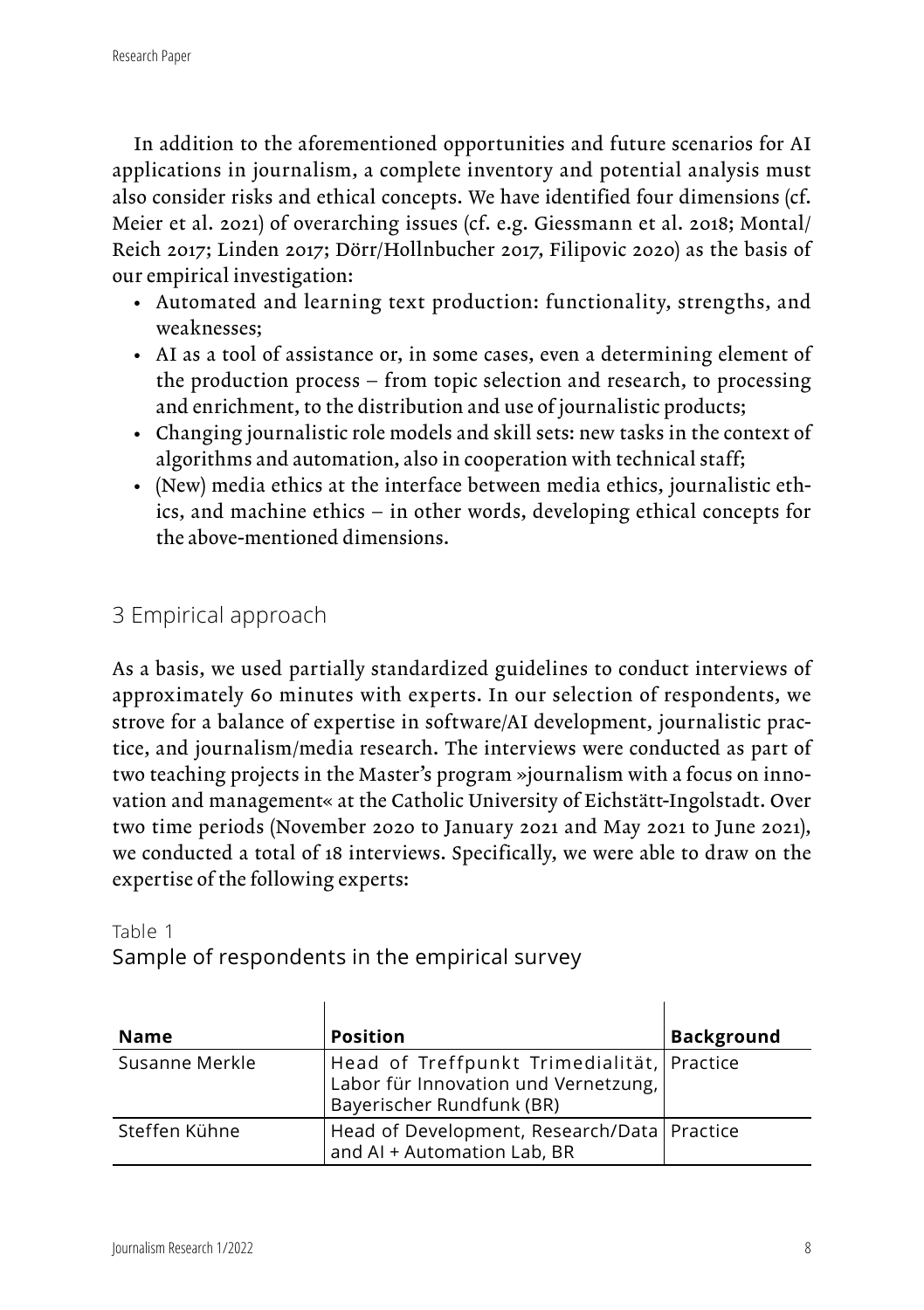| <b>Name</b>                | <b>Position</b>                                                                                                          | <b>Background</b>       |
|----------------------------|--------------------------------------------------------------------------------------------------------------------------|-------------------------|
| Robert Kaiser              | Head of IT Business Systems and<br>Solutions, BR                                                                         | Practice                |
| Jens Radü                  | Chief Editor, Multimedia, SPIEGEL                                                                                        | Practice                |
| Jan Georg Plavec           | Editor, Stuttgarter Zeitung                                                                                              | Practice                |
| Gabriele<br>Wenger-Glemser | <b>Head of Documentation and</b><br>Research, BR                                                                         | Practice                |
| Cécile Schneider           | Product Lead AI + Automation Lab, BR                                                                                     | Practice                |
| Norbert Lossau             | Science journalist, physicist, and advi-<br>sory board member of the Science<br><b>Press Conference</b>                  | Science/<br>Practice    |
| Jonas Schreiber            | Scientific Documentarist, BR archives                                                                                    | Science/<br>Practice    |
| Philipp Mayer              | Dual program student, BR/LMU                                                                                             | Science/<br>Practice    |
| Jessica Heesen             | Head of Research, Media Ethics and<br>Information Technology, University of<br>Tübingen                                  | Science                 |
| Karla Markert              | Cognitive Security Technologies,<br>Fraunhofer AISEC                                                                     | Science                 |
| Alexander Waldmann         | Senior Technical Product Manager for<br>AI and ML, Amazon                                                                | Science                 |
| Oliver Zöllner             | Professor für Medienforschung,<br>internationale Kommunikation und<br>Digitale Ethik, Hochschule der Medien<br>Stuttgart | Wissenschaft            |
| Oliver Wiesener            | Professor of Technology and Innova-<br>tion Management, Stuttgart Media<br>University                                    | Science                 |
| Rolf Fricke                | Head of Research and Development,<br>Condat AG                                                                           | Software and<br>IΤ      |
| Johannes Sommer            | <b>CEO Retresco GmbH</b>                                                                                                 | Software<br>development |
| Stefan Grill               | Innovation and Products Team, 3pc                                                                                        | Agency                  |

These interviews**[1]** and associated transcripts result in a pool of over 226 pages of experiences with AI in journalism. These were evaluated with the help of MAX-QDA and a qualitative category system that is essentially based on the aforementioned dimensions. In total, 860 individual codes were set along 66 categories

<sup>1</sup> We thank the respondents for their valuable input and support of the project. The following students in the Master's program »Journalism with a focus on innovation and management« were involved: Konstantin Holtkamp, Felix Melzer, Verena Müller, Morgana Pfeiffer, Amelie Ries, Leonie Bednorz, Paulina Skrobanek, Leonie Heinrichs, Hannah Marquardt, Tamara Ruf, Florian Enslein, Jana Rudolf, Laura Danner, and Katharina Harbach.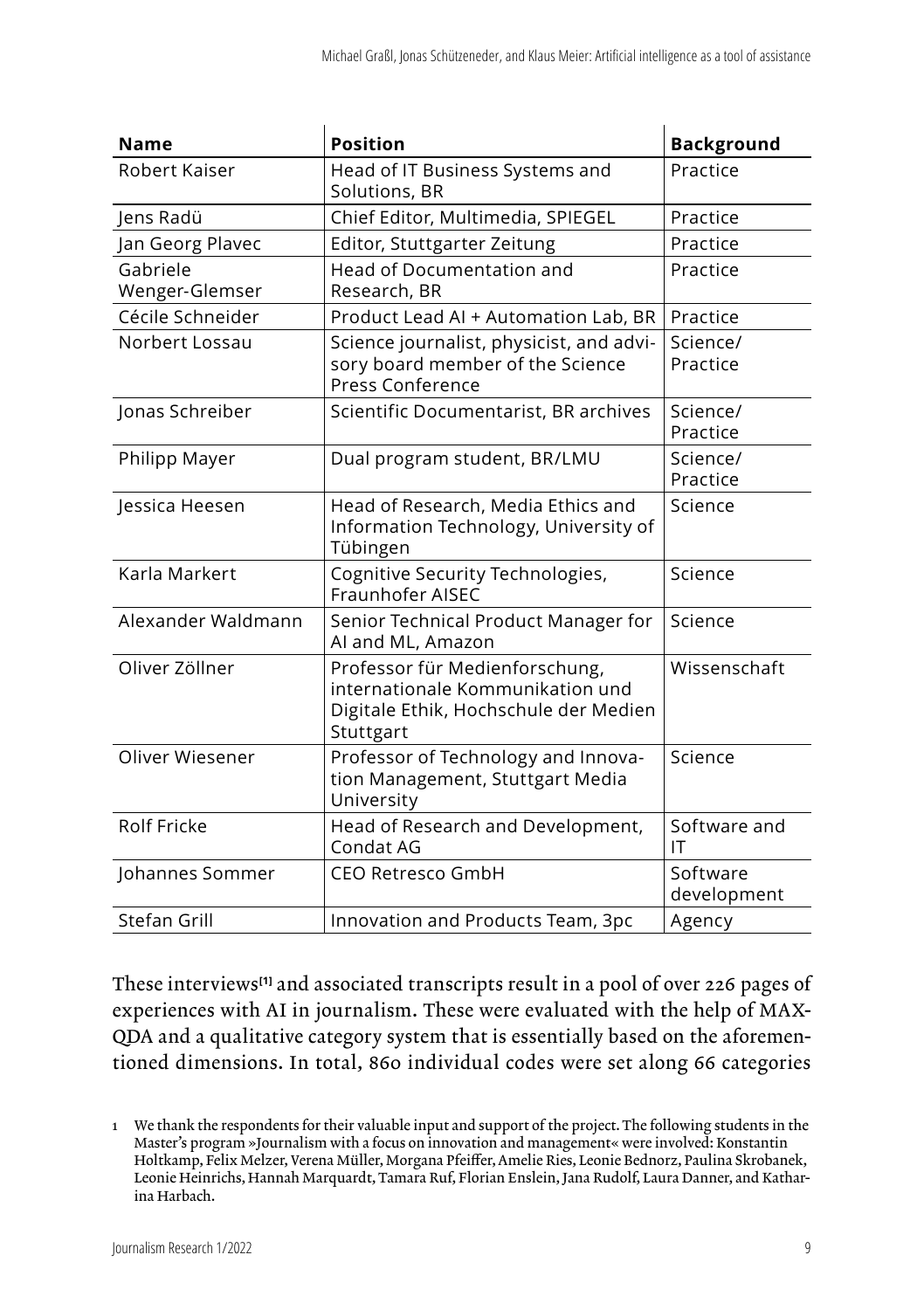across the 18 interviews. In the following evaluation, which follows a set of main categories (e.g. »conceptualizations«, »AI in the newsroom«, »fields of application«, »skill sets«, »opportunities and challenges«, and »ethics and responsibility«), we assigned each quotation and indirect attribution to the person and their activity.

### 4 Findings

Our evaluation of the interviews shows, first of all, that the terminological difficulties which we addressed in the theoretical introduction to our work also make themselves felt in practice. Almost all respondents stated that there is no uniform working definition of AI within their department, editorial office, or media company. Often, people merely agree on a working definition for certain projects, as *SPIEGEL* and Bayerischer Rundfunk (BR) did for a collaboration: »We agreed, for this one project [...], that we define AI as something that means ›computer learning‹.« (Jens Radü, *SPIEGEL*) The term is usually only defined more precisely via its differentiation from other buzzwords in the same context. Respondents from practical backgrounds tend to distinguish the term machine learning, which is considered only a subfield of AI, but which is currently the most established practice in journalism. Another important aspect of defining the term is the distinction from data journalism. While working with data is also a fundamental element of working with AI applications, AI and data journalism should nonetheless be understood as two separate approaches: »In a nutshell, AI is a technology and data journalism is a process, which may also harness AI methods.« (Steffen Kühne, BR).

It also becomes relatively clear that the term »robot journalism«, which is already a questionable term in scientific terms (cf. chapter 2), is also of little practical use in the context of artificial intelligence:

»I don't like the term robot journalism at all, because it evokes entirely wrong connotations. Journalism encompasses a great many activities. Putting >robot< in front of it implies that a robot could do all the jobs that journalists do today. And that's just not right, and it shouldn't be. In this context, we prefer to speak of text automation, because that is a clearly delineated function that tells us what the so-called >robot< really does.« (Cécile Schneider, BR)

Overall, there is a clear need to clarify and specify the term AI across editorial departments and companies. Exchange and debate between science and practice (cf. Meier/Schützeneder 2019), such as our podcast project on »AI and Journalism«, could support this process (Meier/Graßl 2021).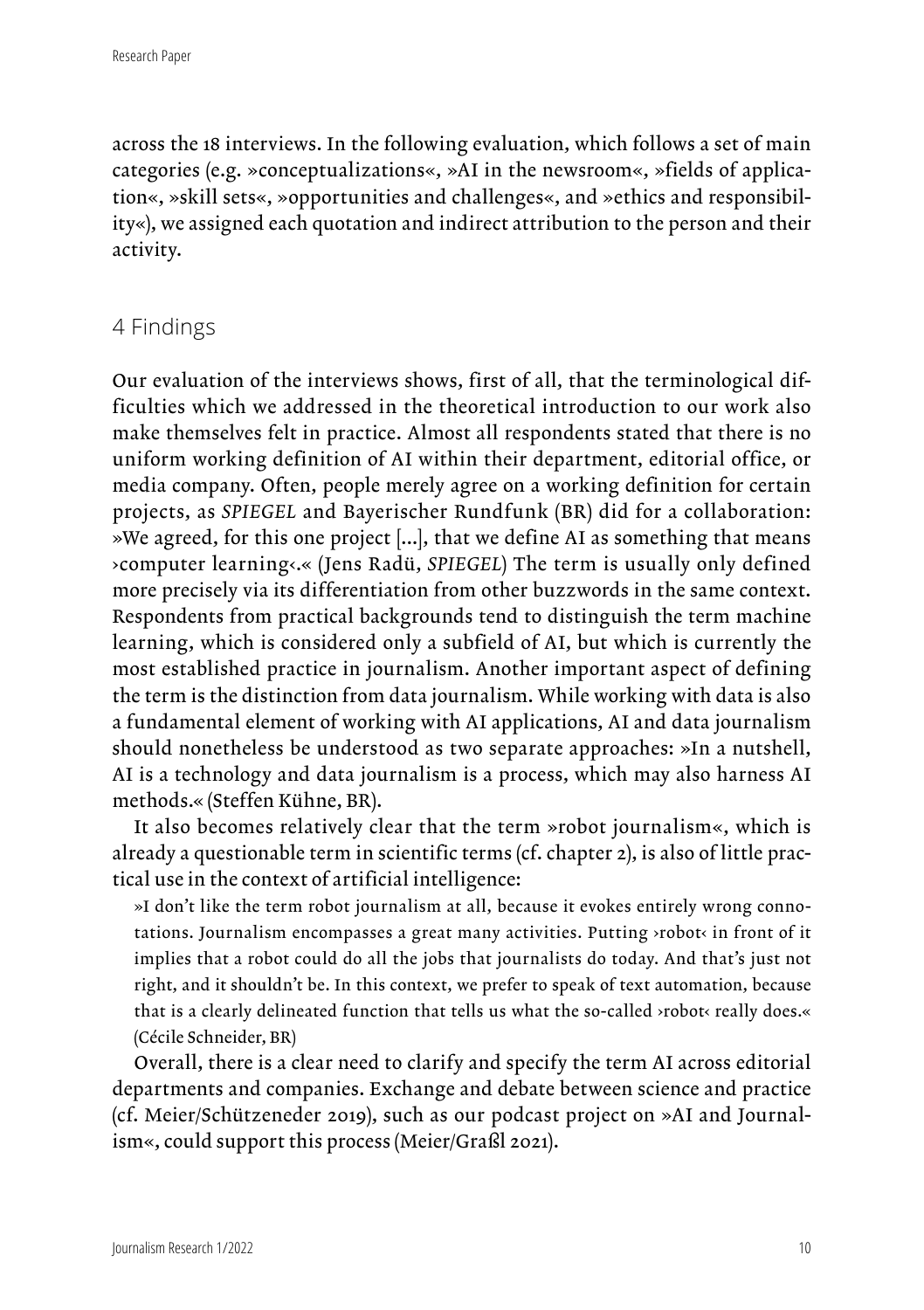## 4.1 Fields of application

Respondents mentioned many fields of application across the entire spectrum of the journalistic production process. In the following, we will systematize these numerous mentions as practical examples of real-life AI use to complement the potential AI applications mentioned in literature, which we summarized above.

- Research: Newsrooms and investigative teams use AI applications for research purposes. This is also where we find the greatest proximity to data journalism. AI is deployed as one of many research tools, enabling journalists to sift through large amounts of data that would be impossible for humans to process. AI applications are now also being developed and used for smaller research projects (e.g., social media searches).
- Verification: AI applications help journalists and editors verify material or other content they receive from third parties. AI is particularly helpful to detect fakes and deep fakes, identifying fake or manipulated image and video material, or at least to make editors aware of possible fakes.
- Production: Respondents mentioned various tools for (automatic) text generation, summarizing, proofreading, and transcription (mostly speechto-text), deep fake technology (to clean up video, or for comedic purposes), recommendation systems, and speech-to-text applications (e.g., for live subtitling).
- Documentation and archiving: AI applications assist with the time-consuming and resource-intensive (and cross-departmental) daily routine of documenting and archiving new content. For example, facial recognition eliminates the need to manually create metadata for video contributions (including the names of all persons who are featured). Such keywording tools are also being tested or used for text (e.g., press releases), images, and audio.
- Audience interaction: AI applications are assuming support functions for community management in online and social media, for example, by pre-selecting or clustering reader comments for the editorial offices.
- Usage analysis and monitoring: AI applications help analyze usage of digital offerings, for example by measuring reach or scanning social networks for particular anomalies (trends, atypical behavior, certain words). Especially the latter aspect brings the editorial production process full circle, as AI generates new topic ideas, offering starting points for new research.

This shows that artificial intelligence is already or can be integrated into the entire journalistic production process, from topic identification and research to usage analysis and monitoring.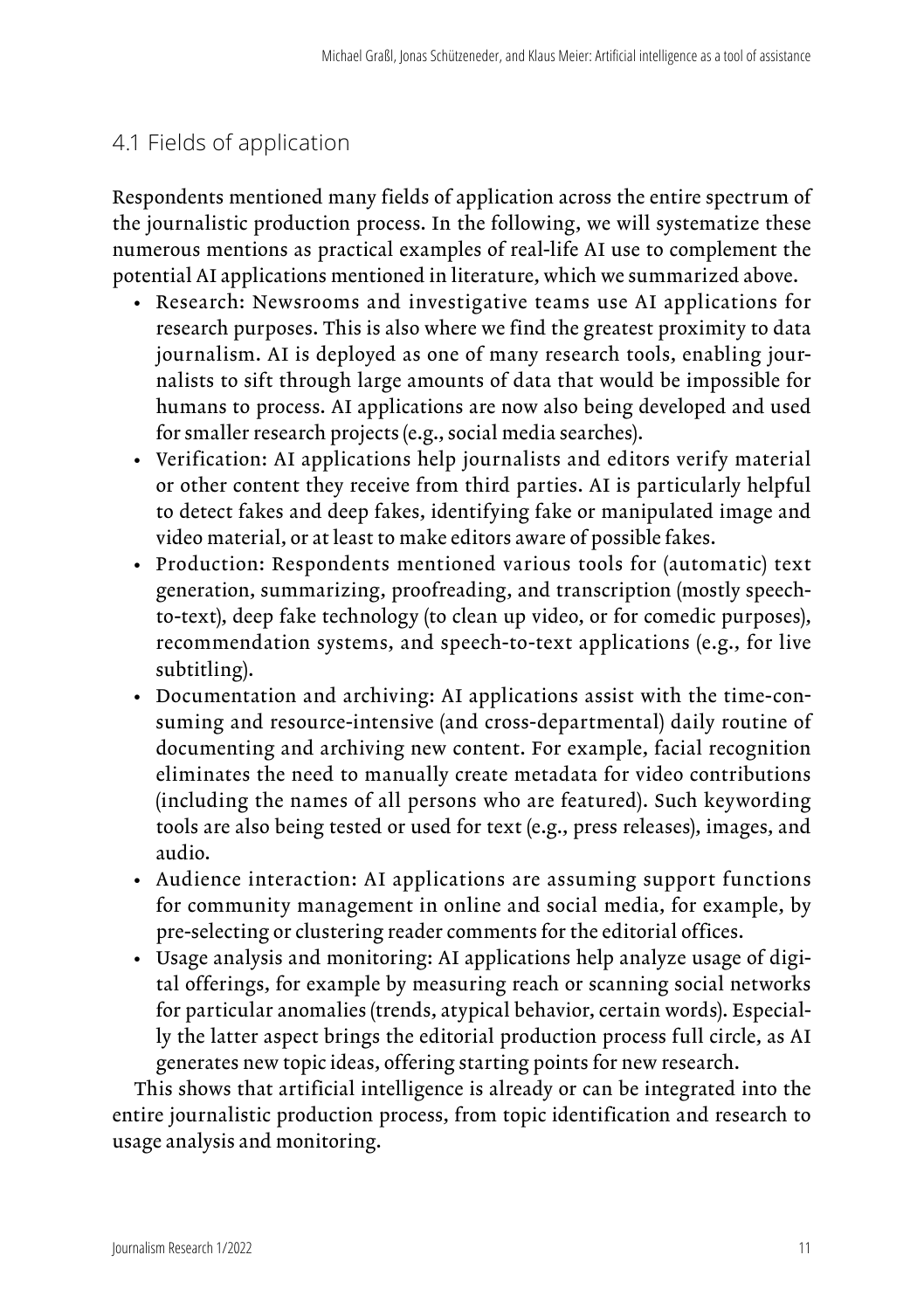### 4.2 Editorial impact

These varied possibilities for application have been impacting the organizational structure and workflow of editorial departments for some time already. However, especially outside of large media companies or public broadcasters, respondents reported initial organizational challenges in dealing with AI applications:

As a rule, editorial offices have little or no experience with such systems. It is especially difficult when there are no models and workflows in place. Then, of course, you have to free up budget and personnel capacities, which is always a thorny issue« (Jan Georg Plavec, *Stuttgarter Zeitung*).

According to the respondents, training or restructuring editorial teams as well as developing AI workflows would require an AI strategy, which German editorial offices and media companies generally don't have. It is therefore no surprise that the interviews yielded little concrete information regarding the organizational impact of AI on newsrooms (as of yet). Rather, respondents reported that the topic of AI is usually entrusted to a few interested parties, or that dedicated AI work groups or special taskforces are created (e.g. the »AI + Automation Lab« at BR). These interdisciplinary teams, consisting of journalists/editors, data/technical staff, designers, and product developers, assist the editorial teams in all matters AI.

In addition to a lack of experience and workflows, the main challenge for editorial teams is technical infrastructure. While public broadcasters, for example, have the means to dedicate staff, time, and money towards developing and building their own AI technology for specific projects, most of the others cover their needs exclusively through collaborations, which has both advantages and drawbacks for the newsrooms and the media companies:

»People often rely on Google technologies because it would be insanely expensive to set up your own unit of 50 AI experts. We cannot afford that. That means you enjoy Google-level capacities from the outset [...], but the price for this technological leap is independence. What do we do if we become aware of shady goings-on at Google that need to be investigated?« (Jens Radü, *SPIEGEL*)

The impact of AI on newsrooms structures and operations also has consequences for journalists, whose traditional general skillset (see Meier 2018: 233 ff.) has already been changed by other developments (e.g., social media, see Dernbach 2022). Experts agree that AI will bring technological skills even more to the fore. For the respondents, this means mathematical and statistical skills and, in some scenarios, the ability to program. Artificial intelligence will not render journalistic skills obsolete, however: »I wouldn't say that all journalists have to be able to program all of a sudden, because you can cover that need very well with interdisciplinary teams.« (Cécile Schneider, BR). The respondents see the core tasks on the »creative« side (Johannes Sommer, Retresco), in making sense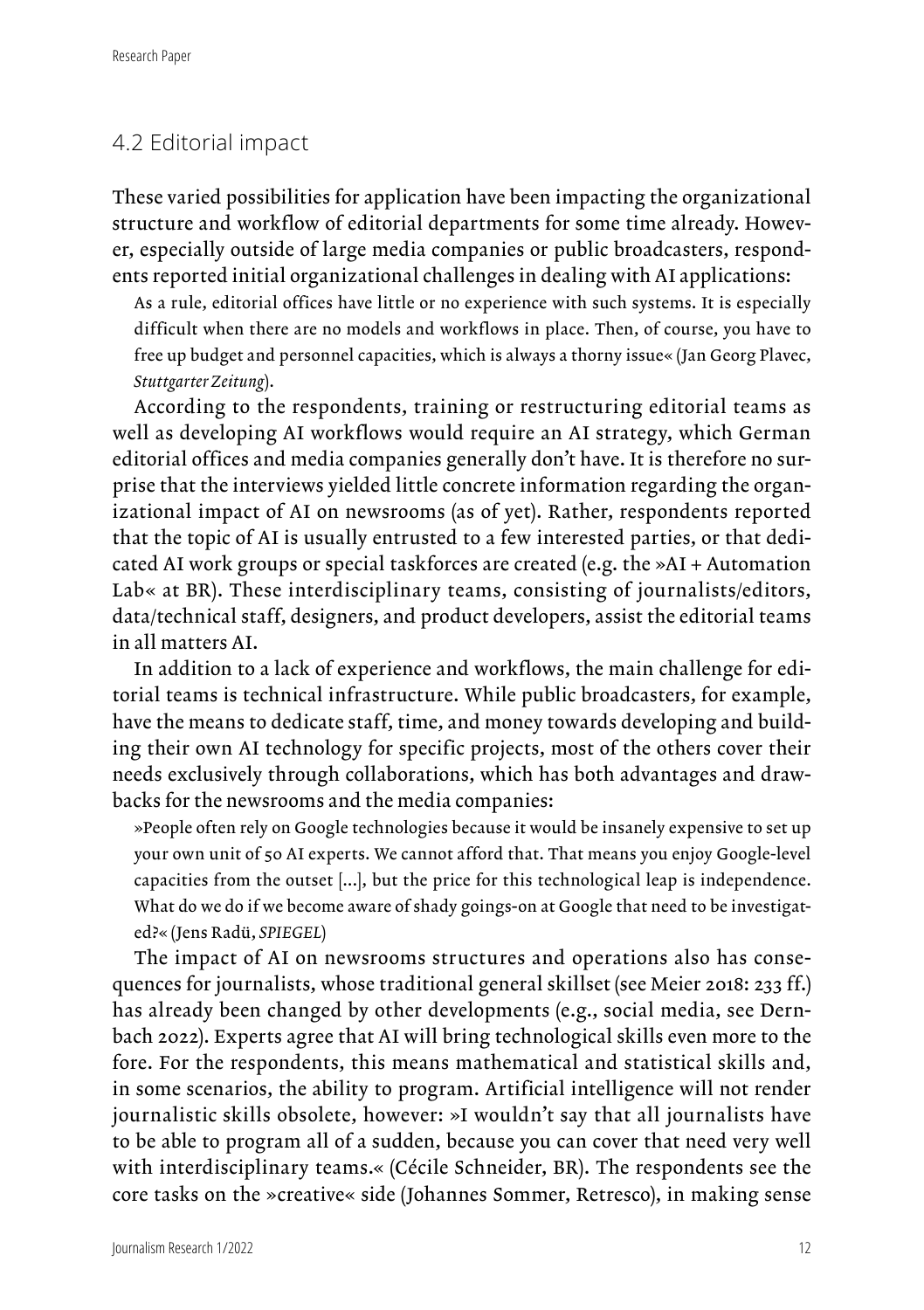of information (Johannes Sommer, Retresco), or in »telling stories« (Susanne Merkle, BR). Journalists in the feature section, for example, do not have to be able to program an algorithm, but they do have to handle the data and results of AI applications.

# 4.3 Opportunities and risks

As with any new technology, the pros and cons of AI need to be weighed. In the interviews, the respondents initially conveyed the impression that they see AI primarily as a support function and a problem-solving tool, which is why they generally have a positive attitude toward it. The risks and challenges of AI revealed themselves during the implementation of specific projects. The issue of diversity, which kept coming up in the discussions, illustrates the proximity between opportunity and risk: On the one hand, editorial offices can now run their journalistic texts through an AI program and, for example, check their expert quotes for aspects such as gender balance. On the other hand, the AI application they use may end up being discriminatory if it was trained or developed with biased data. This is what happened to Amazon when the AI tool they used to pre-select job applications demonstrably discriminated against women (see Holland 2018).

AI can therefore certainly be seen as a »field of tension« (Stefan Grill, 3pc). The following table is a concise overview of the opportunities and challenges that were often mentioned in connection with AI in journalism.

Table 2

Opportunities and challenges of AI in journalism

| Opportunities | • Product development<br>• Greater efficiency<br>• Creating barrier-free accesses<br>• Better target group analysis<br>• Content personalization<br>• Evaluation of small and large data sets (local,<br>regional, etc.)<br>• Diversity (gender, language, etc.)<br>• Al as a tool of assistance<br>Deep fakes |
|---------------|----------------------------------------------------------------------------------------------------------------------------------------------------------------------------------------------------------------------------------------------------------------------------------------------------------------|
|               |                                                                                                                                                                                                                                                                                                                |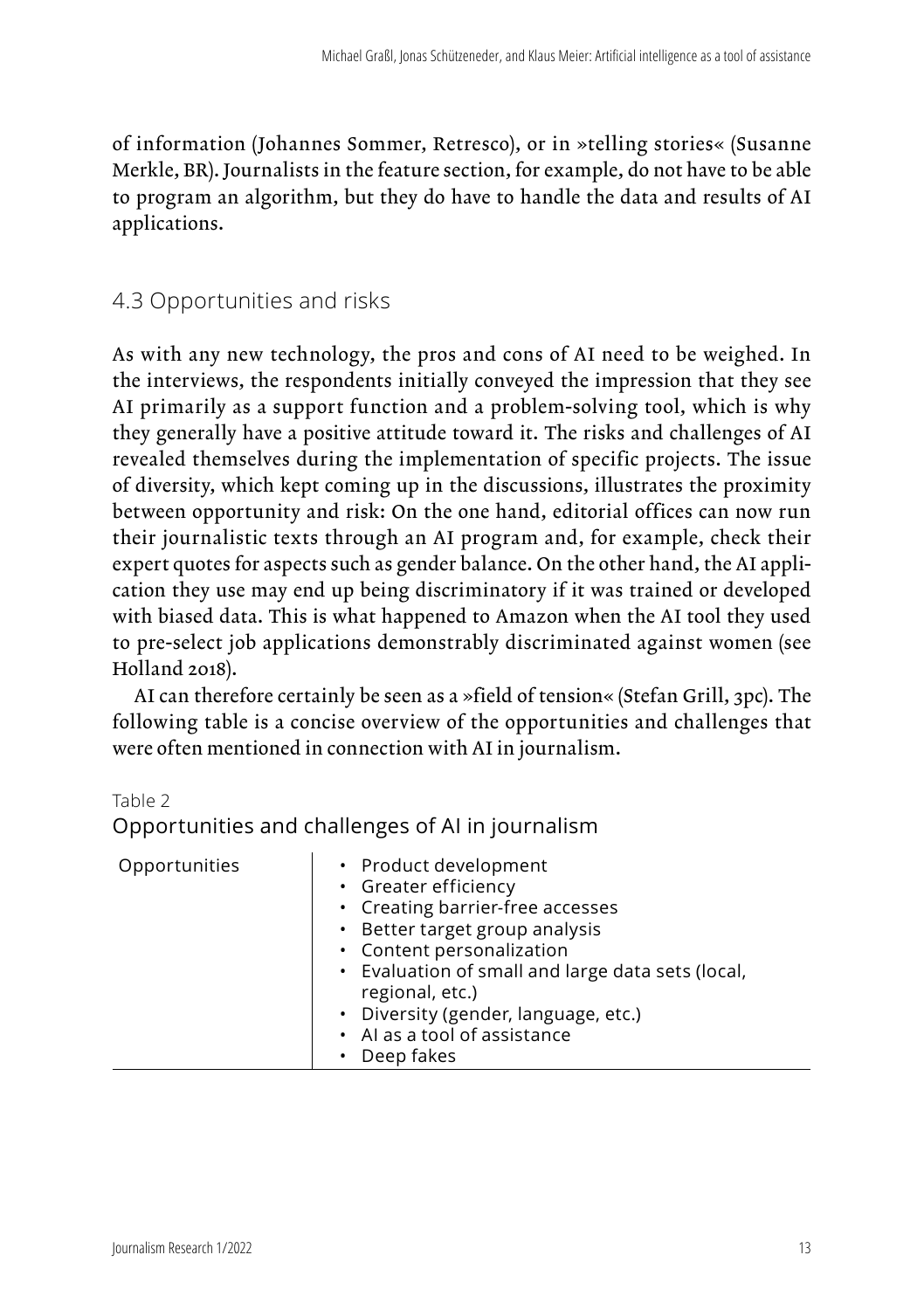| • Financing (acquisition costs, maintenance)<br>• Time-consuming development and training<br>• Time-consuming upkeep and support<br>• Privacy<br>• Reservations on the part of the employees<br>• Lack of technical know-how in editorial<br>departments<br>· Incorrect/inadequate data material<br>• Bias and distortions |            |  |
|----------------------------------------------------------------------------------------------------------------------------------------------------------------------------------------------------------------------------------------------------------------------------------------------------------------------------|------------|--|
| Deep fakes                                                                                                                                                                                                                                                                                                                 | Challenges |  |

(own presentation)

We cannot discuss all aspects of this in detail in this paper. Nevertheless, we would like to point out a few highlights. Deep fakes illustrate the aforementioned tension, as respondents mentioned them several times, both as an opportunity and a risk for journalism. According to the respondents, the risks reside in the difficulty of exposing deep fakes as well as in the loss of credibility suffered by editorial offices and media which disseminate deep fakes. But the technology offers a wealth of possibilities, as well: It enables editorial offices to pre-produce image material or smooth it out in post-production, for example, to eliminate non-lexical filler words, to insert missing words, or to better synchronize the footage. In particular, respondents feel that pre-productions »in the studio« hold an economic advantage for the future.

This economic aspect makes AI and its opportunities for journalism a corporate and entrepreneurial matter. Stefan Grill (3pc) even thinks that therein lies the main opportunity: »The real benefit of AI actually resides less in the journalistic product and more in the business model, such as selling advertising or other services (keyword: personalization).« A recommendation system for personalized articles can be an important starting point for newsrooms (cf. Elmer 2021). Personalization is particularly important for distribution and sales. Using AI-supported target group and/or audience analysis, »subscribers or premium customers can be targeted in an entirely new way« (Jens Radü, *SPIEGEL*). From an economic perspective, this also means that advertising can be sold more effectively because of a more targeted delivery to users. In the context of personalization, respondents also identified opportunities for local journalism, »because with AI and automation, I can use regional data to create micro-local offerings that I would never be able to attain with human workers« (Cécile Schneider, BR).

While available data holds opportunity for AI and journalism, it also harbors risk. Strict privacy laws are another complicating factor. The greatest risk, however, is the incorrect handling of data. The challenges reveal themselves at three points in the production process: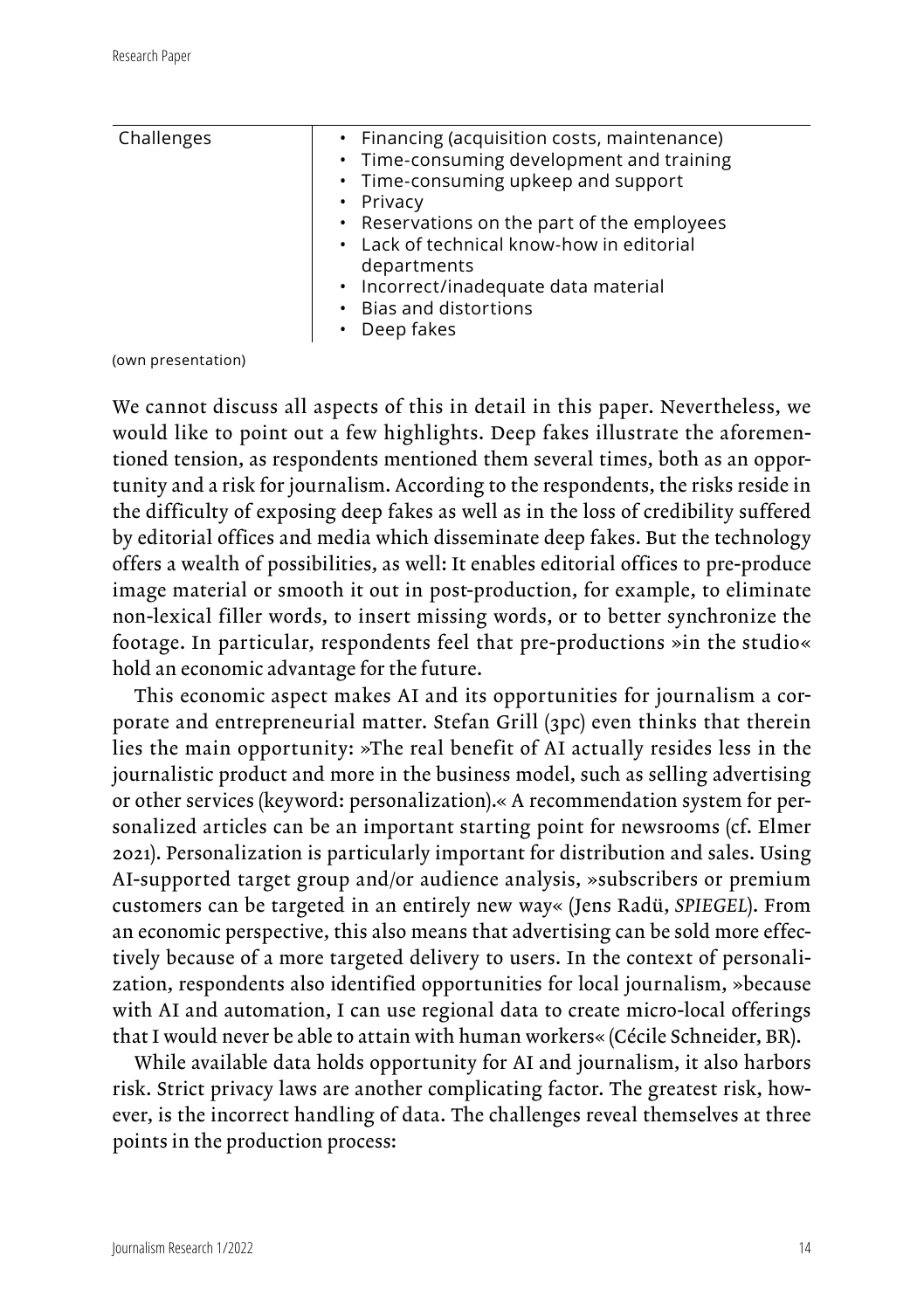- Data preparation (1): If data is adopted unchecked, bias or erroneous data can be fed into AI applications, leading to biased or incorrect results. Especially large amounts of data are difficult and costly to clean up.
- Data application (2): Is the specific AI application running correct and current data? In sports journalism, for example, changes in coaching staff or rescheduled game days can lead to errors in automatically produced texts. The maintenance of datasets and AI applications requires additional resources.
- Data interpretation (3): Humans should be the ones placing AI-assisted results in the right context. Limitations in the data material and results should be pointed out to avoid misinterpretation by the audience.

All of these cases show that human journalists cannot be completely replaced by an AI application. However, fears and concerns are widespread in many editorial departments and media companies: »First, there is clearly a certain sense of unease in the industry. But I don't think it's a fear that AI will completely replace our work, but rather an uncertainty about what's coming.« (Susanne Merkle, BR) Overall, however, the long-prevailing mood of total rejection of AI seems to be changing. Johannes Sommer, whose company Retresco offers AI software for editorial offices, concurs: »Five years ago, we would get booted, for example, when the sports director of a publisher said: ›As long as I'm head of the sports section here, we'll never have automated soccer texts.< Today, almost all major media companies are working with us.« As the industry warms to the technology, the challenges of AI, which have received little priority so far, are coming into focus. These include, above all, ethical issues.

## 4.4 Ethics and responsibility

Respondents feel that ethical issues and accountability are critical for the longterm implementation of AI applications. This debate is not confined to journalism, but rather, is a larger discourse across society (cf. Weber-Guskar 2021). At the moment, however, editorial departments and media companies are more or less operating in a regulatory vacuum: »We need legal foundations for where AI can and cannot be used, which is something we do not have at this point.« (Oliver Zöllner, Stuttgart Media University). Some media companies are trying to fill this gap by establishing their own »ethics guidelines« (Steffen Kühne, BR). According to the respondents, journalistic responsibility in dealing with AI primarily resides on three levels:

• Responsibility towards data: This dimension of responsibility pertains primarily to the above-mentioned area of data preparation (1). It demands accountability for the »correctness« (Johannes Sommer, Retresco) of the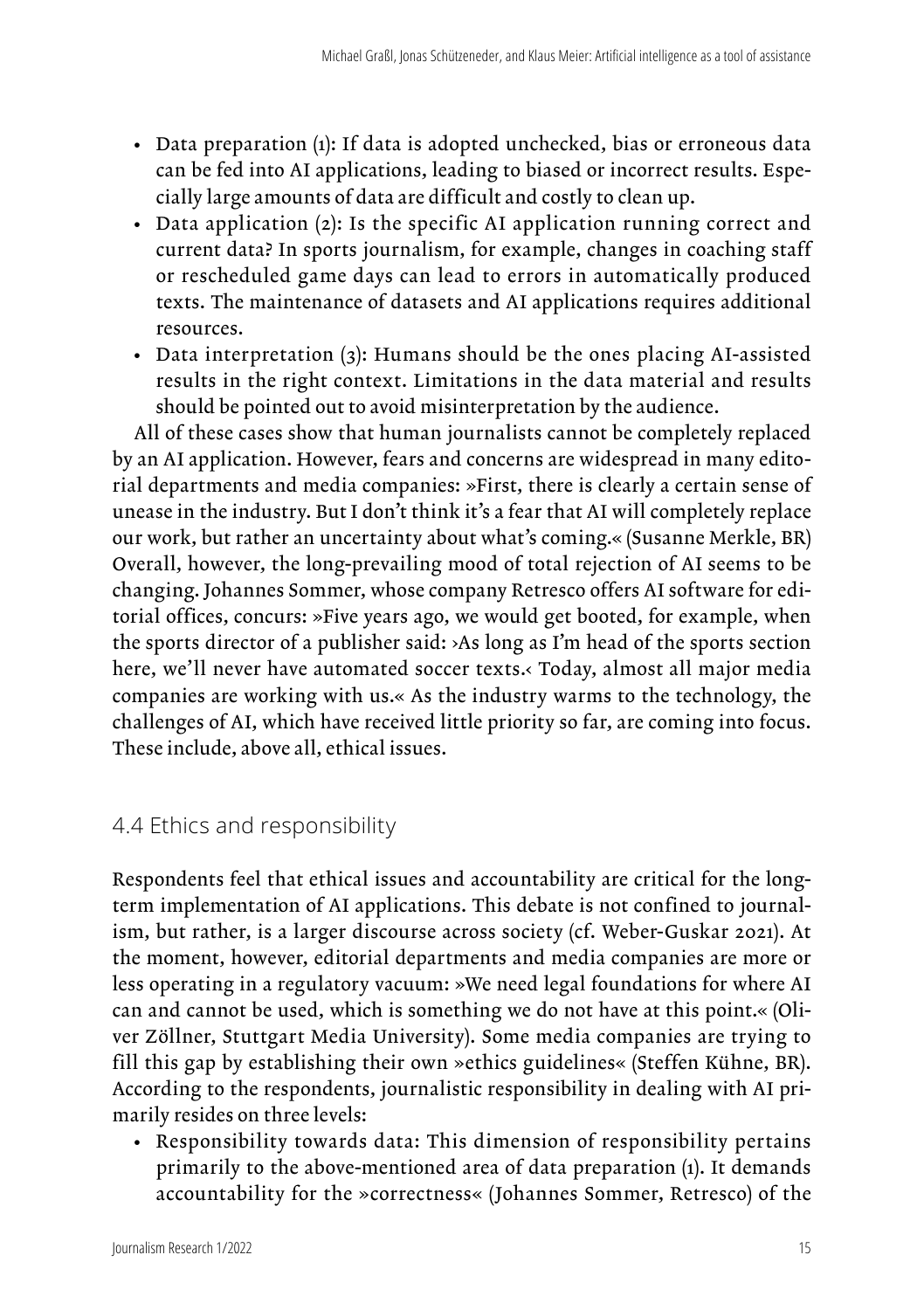used data. Accordingly, it is the responsibility of the editorial offices to prepare existing or old data material in such a way that any pre-existing bias or distortion is corrected and prejudices (gender, race, etc.) are not perpetuated.

- Responsibility towards the editorial team: The editorial team members should remain in charge, not the machine, in order to keep responsibility in the newsroom (and thus towards the editorial team) with one or more specific individuals. The respondents therefore advocate, for example, fixed rules for approvals and releases by humans so »responsibility cannot just be pushed onto an AI« (Cécile Schneider, BR).
- Responsibility towards the audience: There is also a responsibility to transparently label AI-generated content and, where appropriate, to explain how and using which data the AI application came to these results. Ideally, this information should be combined with the name of a contact person. In addition, there needs to be transparency about human responsibility to ensure compliance with privacy and personality rights (e.g., facial recognition).

Across all interviews, respondents agreed that the overriding responsibility should remain in the hands of humans, in other words, the journalists. Responsibility should not be pushed »on the machine«. Instead, respondents believe that better and higher-level (macro-level) regulation and implementation of control mechanisms into AI workflows (meso-level) are solutions to avoid (ethical) failures. This view strongly correlates with the notion of AI as a tool of assistance for journalism.

### 4.5 AI as a tool of assistance: A tool with limits

The respondents have a rather clear and uniform definition of the role of AI in journalism. They refer to AI as a »tool« (Steffen Kühne, BR), an »aid« (Cécile Schneider, BR), »means for scaling« (Jens Radü, *SPIEGEL*) or »assistance« (Oliver Zöllner, Stuttgart Media University), among others. The role of AI should not transcend that of an assisting function, »the sovereignty of the relevance decision, the sovereignty of the last word«, as Jens Radü (*SPIEGEL*) puts it, should remain in the hands of the journalists. This is also associated with the core tasks of journalism:

»Journalists' contribution to society will not really change. We will still investigate, we will still tell stories, we will still fact-check, and we will still try to explain complex issues. But we're going to do precisely these things with the help of artificial intelligence, and artificial intelligence is going to help us in many ways.« (Susanne Merkle, BR)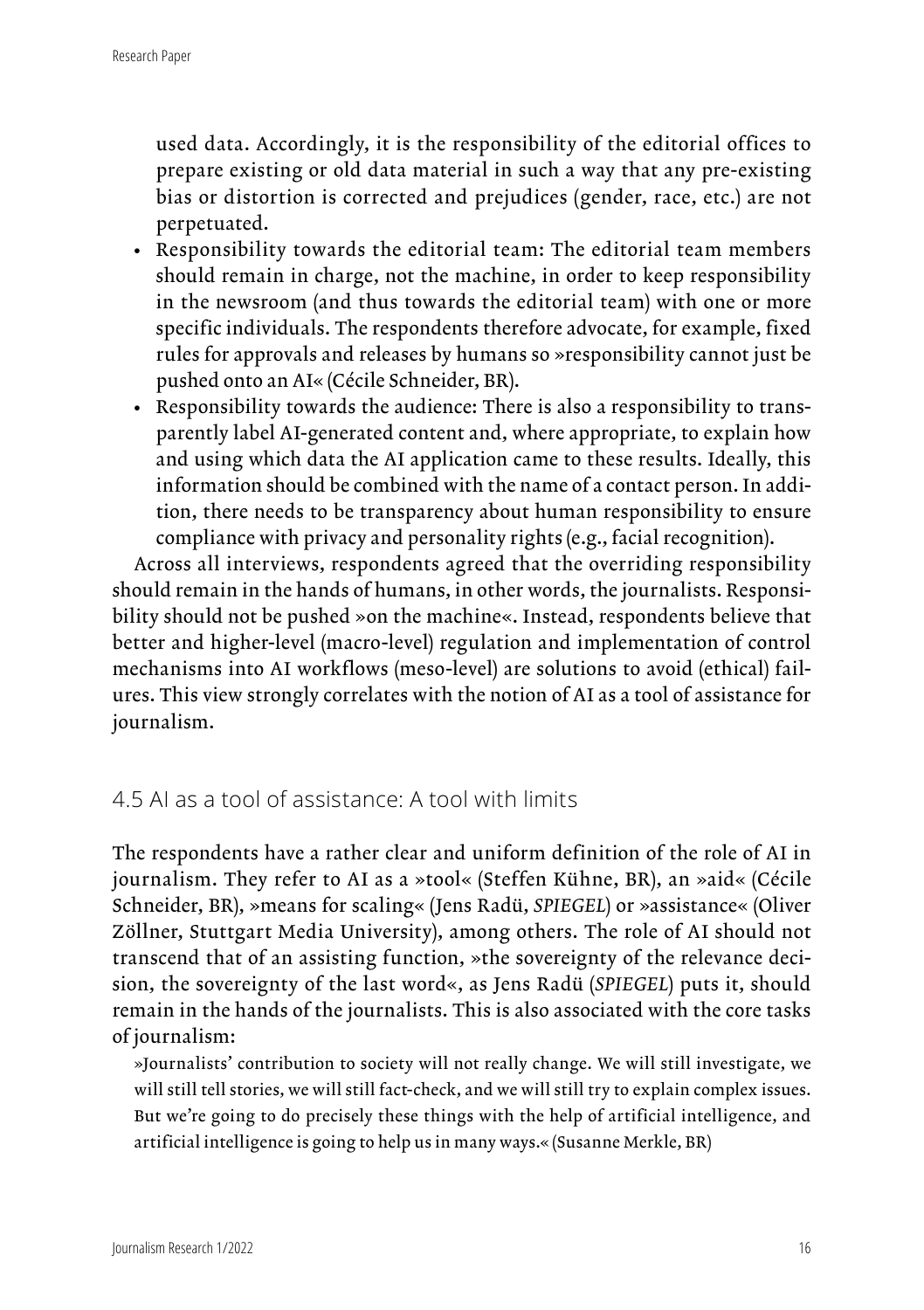Consequently, the respondents draw different lines regarding the limits of AI in the newsroom. Overall, we noted the following aspects as the current limitations of AI in journalism:

- recognize, process, and render atmosphere and emotions,
- establish context,
- reliability (e.g. in research),
- moral/ethical decisions,
- available data,
- the content of existing data.

In addition to technical constraints, some limitations are also due to the journalist's understanding of their own professional role. As already indicated in Radü's quote, journalists do not feel that AI is able to decide ethical questions according to human moral concepts, or to make choices in keeping with journalistic quality standards and selection criteria. Rather, AI is meant to assist journalism by ...

- providing input for journalists and editorial offices,
- taking over simple routine tasks,
- freeing up more time for other activities (e.g. research),
- increasing production efficiency (making it easier and faster),
- offering cues (e.g., identify anomalies in data sets, support social media monitoring, support target audience analysis),
- completing proofing tasks (e.g., spelling or other forms of error-proofing).

This may shift the focus of journalism even more towards more research, creativity, context interpretation, and (final) decision-making. Respondents consider the main function of AI to assist journalism to »do journalism better« (Cécile Schneider, BR). Respondents feel that this assisting function is already met when AI takes over unwelcome routine tasks, thus freeing up time for more research. From this perspective, AI furthers the quality of journalistic products by assuming certain tasks or performing them more efficiently.

However, this assisting role has not yet been exhausted even within the aforementioned limitations. The respondents feel that this development is still in its infancy and that there is great potential for development. They expect future opportunities, primarily in terms of personalization and the targeted distribution of journalistic content. According to the respondents, this starts with greater precision in evaluating user feedback data and analyzing target groups and leads to an ultimate scenario of a fully »personalized« publication, compiled and produced for each recipient based on their reading habits. From an economic perspective, the respondents expect technological advances to result in cheaper acquisition costs for AI tools and thus opportunities for more newsrooms to harness AI technology.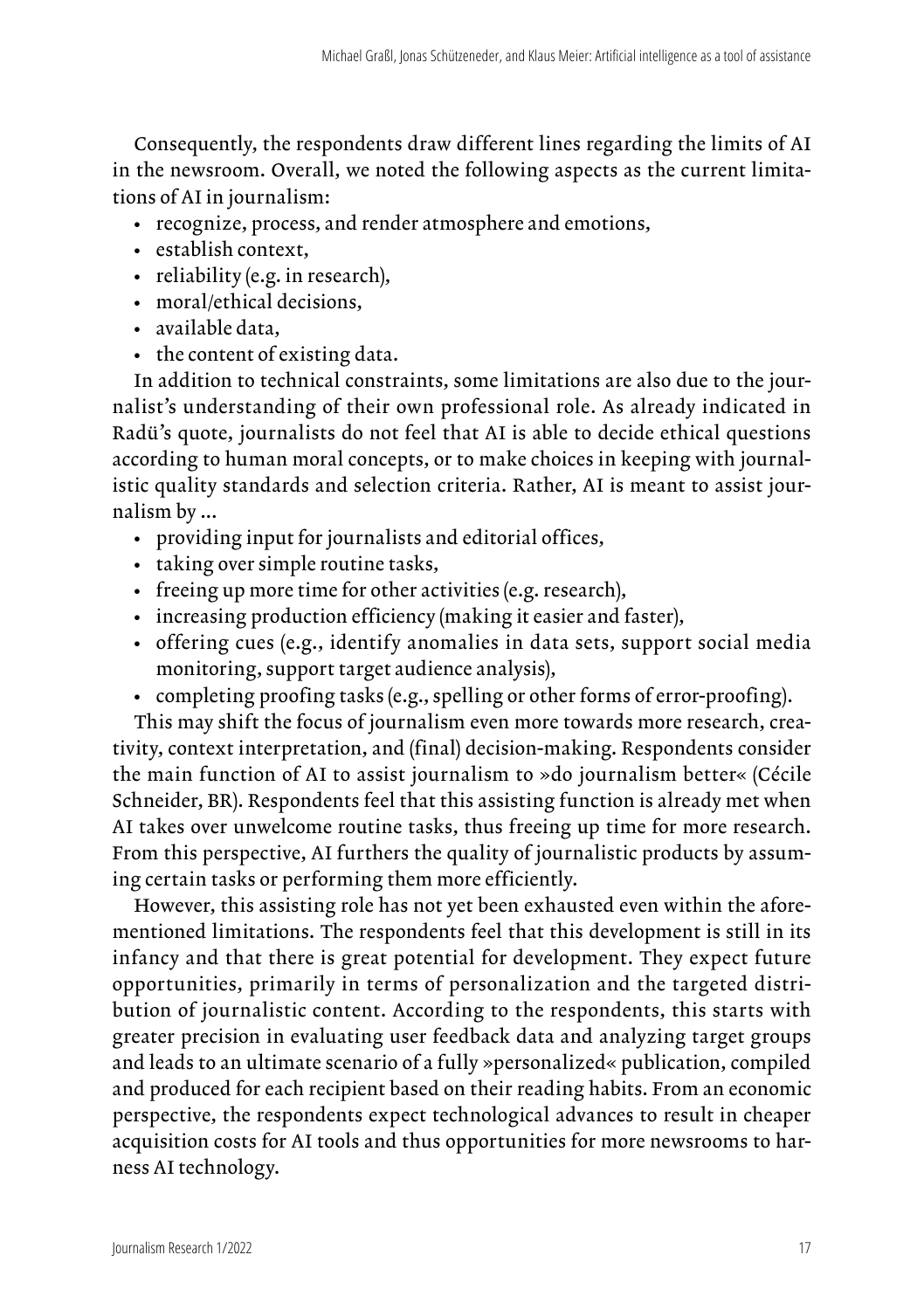Research Paper

On the other hand, however, journalism will also need to invest in itself, for in addition to the aforementioned technical constraints of AI, the journalists themselves are also a limitation. The respondents believe that there is a lot of catching up to do across all levels, including the decision-making level: »A big problem is that knowledge is underdeveloped among media companies. They have to make software purchasing decisions which they can't even evaluate because they simply don't possess the know-how.« (Johannes Sommer, Retresco) Almost all respondents felt that the only way to prepare the industry for the future is to train existing staff and adapt the way they train future staff. Journalism is being restructured, and the changes are here to stay: »In the past, a television crew consisted of a journalist, a camera operator, and a sound supervisor. In the future, there will be a journalist, a graphic designer, a data manager, and a producer« (Susanne Merkle, BR). The respondents agree that newsroom organization will continue to change with AI. However, as international comparison shows, journalism in Germany is only just beginning to adopt AI.

### 4.6 International comparison

Internationally, Germany in general and German journalism, in particular, are lagging behind in AI adoption, as the survey respondents agree. While they consider AI in Germany to be more or less in its »infancy« (Gabriele Wenger-Glemser, BR), the US and China, in particular, have surpassed Germany (and Europe): »Germany is by no means at the spearhead of development. At this point, we are lagging far behind. As an overall industry, we are certainly not innovators, but followers.« (Johannes Sommer, Retresco) The Washington Post, the Financial Times, and the BBC are considered international pioneers in the media industry. Some consider international *player* Axel Springer to be a positive German example.

The fact that AI has not yet become an innovation driver in German journalism is also evident from the results of our international DFG-funded research project »Journalism Innovation in Democratic Societies: Index, Impact, and Prerequisites in International Comparison«, which involved a total of 19 researchers from Germany, Austria, Switzerland, Spain, and the UK. The purpose of this three-year research project is to identify the most successful innovations in journalism in the countries in question in the period from 2010 to 2020, to be examined in greater detail in subsequent case studies (cf. Meier 2020). To identify the most successful innovations in journalism, 20 experts from each country were given a guided survey between December 2020 and April 2021. The respondents in each country were selected according to their areas: media professionals (practice), media observers (science), and media evaluators (e.g. from media labs or juries). They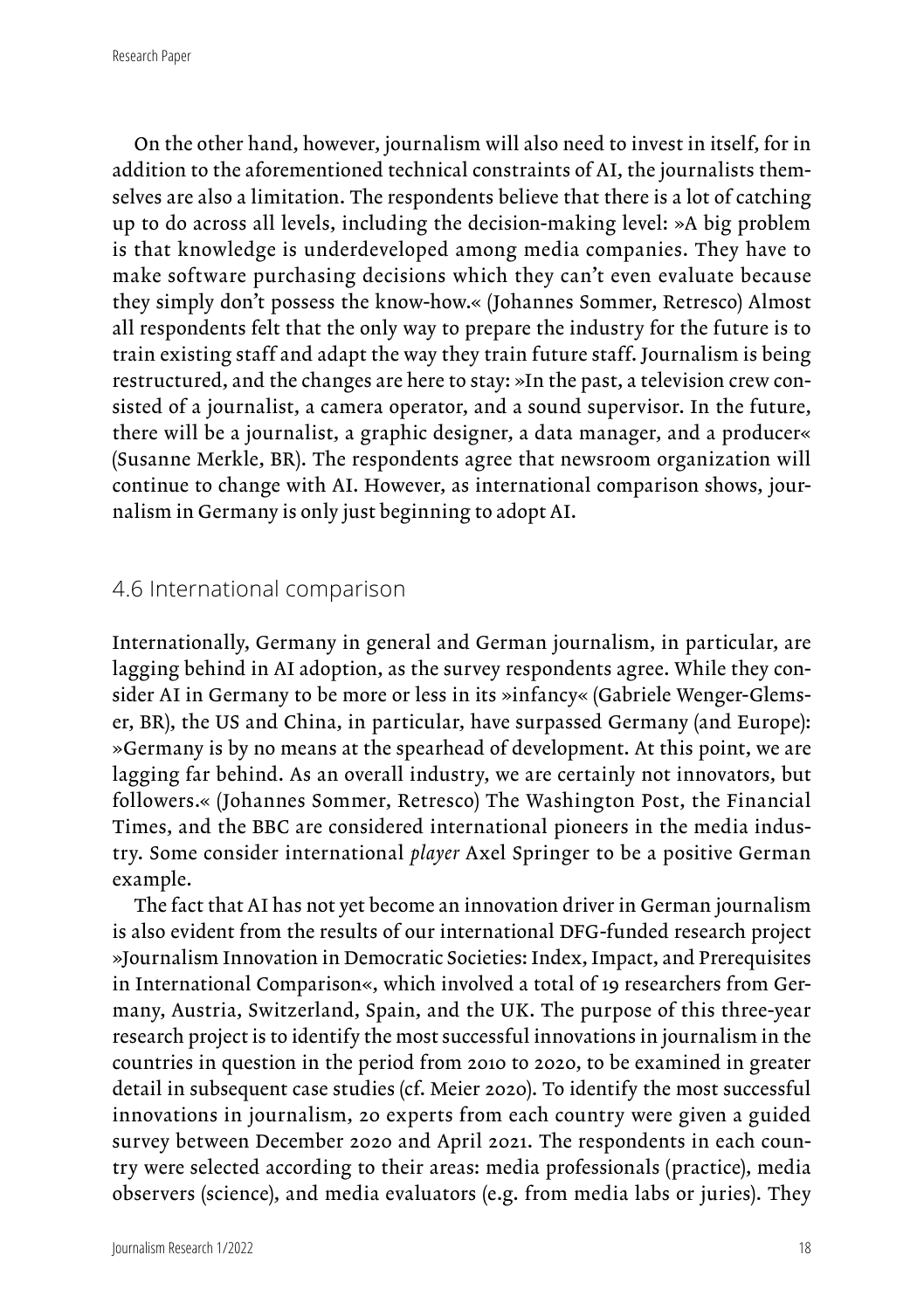were asked to name (approximately ten of) what they considered the most important innovations. The German respondents named a total of 273 innovations.

The interviews show that so far, artificial intelligence is hardly being perceived as an innovation in or for journalism in Germany at all. Only four of 20 German respondents named any innovation even pertaining to the field of AI and automation. Artificial intelligence was mentioned as the major innovation only a single time; otherwise, the topic was mainly mentioned in the context of automation.**[2]** For national context, it is helpful to compare AI with other areas of innovation: Twelve German respondents named audio (including podcasts), twelve mentioned digital storytelling, ten named paywalls, and 15 mentioned news delivery via social media. Mentions of »radio« as an innovation were equally frequent (four responses) as mentions of the general field of AI and automation.

While in Germany, only one-fifth of respondents consider AI/automation to be one of the major innovations in journalism in the decade from 2010 to 2020, the proportion is significantly higher in the other countries (see Table 3). In Austria and Switzerland, almost twice as many experts, in the UK twice as many and in Spain even more than twice as many, considered AI/automation to be a significant innovation. This puts Germany at the bottom of the table.

#### Table 3

Overview of number of respondents per country versus the number who consider AI and automation as one of the major innovations in journalism in the years 2010-2020

| Country        | Number of respondents | <b>Number of respondents</b><br>who mentioned AI as an<br>innovation |
|----------------|-----------------------|----------------------------------------------------------------------|
| Germany        | 20                    |                                                                      |
| United Kingdom | 20                    |                                                                      |
| Austria        | 23                    |                                                                      |
| Switzerland    | 25                    | 10                                                                   |
| Spain          | 20                    |                                                                      |

(own presentation)

The reasons for the higher values in other countries mainly relate to the area of content production. In Spain alone, the production of automated and AI-based news is mentioned nine times. In addition, increased use of AI to optimize subscription models (e.g., algorithmic paywalls) and advertising is also cited as an

<sup>2</sup> At the beginning of this article, we made a theoretical distinction between the term automation and artificial intelligence (cf. ch. 2 as well as Dörr 2016; Montal/Reich 2017); for international comparison, we combined AI and automation as one innovation cluster in our current international research project due to numerous overlaps and similarities in the interviews.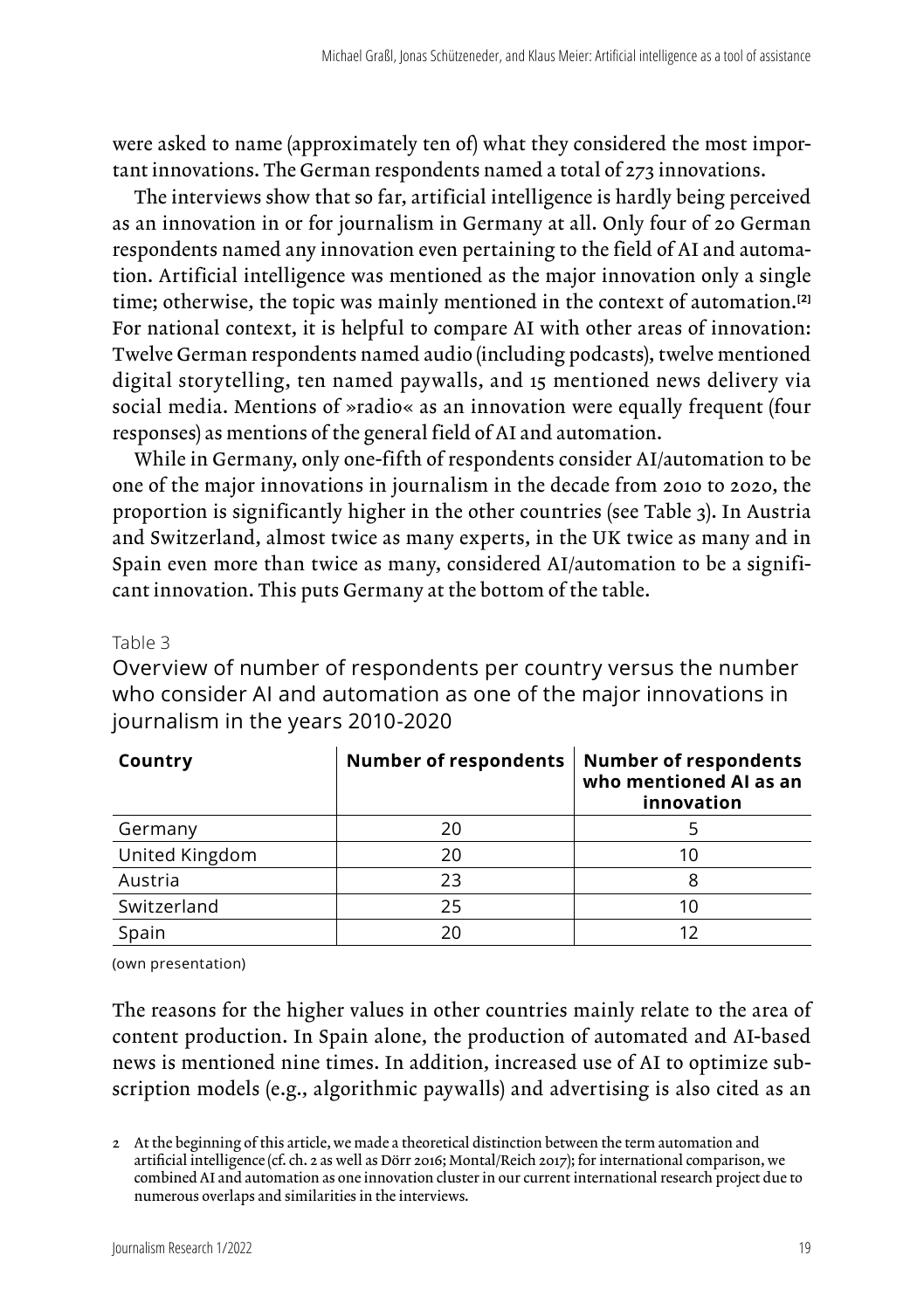important innovation for journalism. Across all countries, however, the automated production of journalistic content using AI is considered the key innovative element in the arena of AI/automation.

### 5 Conclusion and outlook

Artificial intelligence is of vital and increasing importance for digital journalism. Using different conceptual approaches, we first defined our definitional approach: AI is a technology-based, customized set of tools, trained by permanent feedback, and constantly evolving. These tools often leverage large data sets and are able to support the full range of the journalistic production process.

As a rule, the role of AI in journalism is currently a form of assistance. Our qualitative survey of 18 selected experts from academia and practice (survey period November 2020 - June 2021) provides more concrete details. Consequently, from a scientific and practical perspective, we can state that the topic of AI and automation for journalism is of undisputed importance, but there is still a high need for basic information (even definitional), discussion, and cooperation. The interviews also shed some light on how AI could be used: currently, primarily in the areas of research/topic identification, content presentation/preparation, support for distribution and editorial workflows, and verification of third-party content.

At the same time, this development shifts the focus onto new skillsets: Current and future journalism must recognize AI as a tool that can provide assistance (technological, definitional, and editorial); it must discuss the topic in an ongoing discourse about opportunities and risks, while also creating awareness and offering solutions in the media ethics debate (especially along the lines of responsibility for content and audience).

This is all the more urgent because the results from our international research project indicate that Germany is merely a follower in this key area of current and future relevance. In science policy, at least, there seems to be a heightened awareness of the issue, as numerous AI professorships will be created in the next few years. It will be crucial to work on solutions in both interdisciplinary (technology, humanities, and social science) and transdisciplinary fashion, in close exchange between science and practice.

*Part of the research for this paper was funded by the German Research Foundation (DFG), project number 438677067, as part of the project »Journalism Innovation in Democratic Societies: Index, Impact and Prerequisites in International Comparison« (JoIn-DemoS).*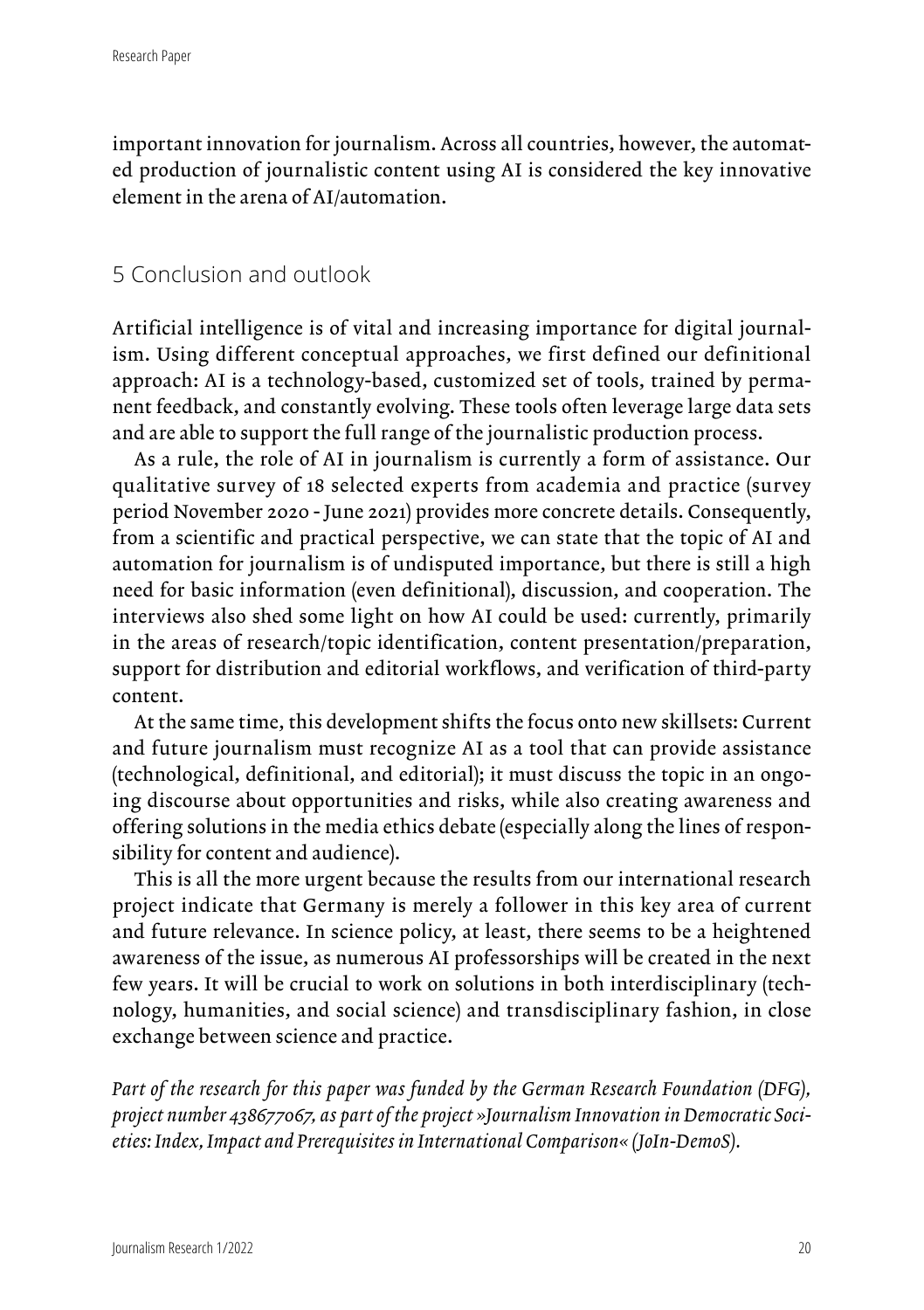### About the authors

Michael Graßl is a research associate at the Chair of Journalism I at the Catholic University of Eichstätt-Ingolstadt. His research focuses on journalism and social media, innovations in journalism, and AI-related change in journalism. Among other things, he developed teaching modules for the AI campus. Contact: [Michael.](mailto:Michael.Grassl@ku.de) [Grassl@ku.de](mailto:Michael.Grassl@ku.de)

Jonas Schützeneder, Dr., is a substitute professor for journalism and digital innovation at Magdeburg-Stendal University of Applied Sciences. His research focuses primarily on innovations in journalism, local journalism, and digital communication. He and Klaus Meier served as Fellows at the AI Campus in 2020/21. Contact: [Jonas.Schuetzeneder@h2.de](mailto:Jonas.Schuetzeneder@h2.de)

Klaus Meier, Prof. Dr., holds the Chair of Journalism I at the Catholic University of Eichstätt-Ingolstadt and has also served as its Vice President for Studies and Teaching since 2021. His central research topics include innovation and transformation in journalism, quality and ethics, transfer, and journalism education. He and Jonas Schützeneder served as Fellows at the AI Campus in 2020/21. Since 2020, he has been leading the international DFG project »Innovations in Journalism«. Contact: [Klaus.Meier@ku.de](mailto:Klaus.Meier@ku.de)

#### *Translation: Kerstin Trimble*

#### References

- Altmeppen, Klaus; Arnold, Klaus (2013): *Journalistik: Grundlagen eines organisationalen Handlungsfelds.* Munich: Oldenbourg.
- Beckett, Charlie (2019): *New powers, new responsibilities. A global survey of journalism and artificial intelligence*. London: LSE/Journalism AI/Google News Initiative.
- Bienefeld, Nadine (2020): From Tools to Teammates: Human-AI Teaming Success Factors in High-risk Industries. Projekt an der ETH Zürich (2020-2024); accessible at <https://p3.snf.ch/project-187331>
- Buxmann, Peter; Schmidt, Holger (2021) Grundlagen der Künstlichen Intelligenz und des Maschinellen Lernens. In: Buxmann, Peter; Schmidt, Holger (eds.): *Künstliche Intelligenz*. Berlin, Heidelberg: Springer Gabler, pp. 3-25. [https://doi.](https://doi.org/10.1007/978-3-662-61794-6_1) [org/10.1007/978-3-662-61794-6\\_1](https://doi.org/10.1007/978-3-662-61794-6_1)
- Caswell, David; Dörr, Konstantin (2017): Automated Journalism 2.0: Event-driven narratives. From simple descriptions to real stories. In: *Journalism Practice*, 12(4), pp. 477-496.<https://doi.org/10.1080/17512786.2017.1320773>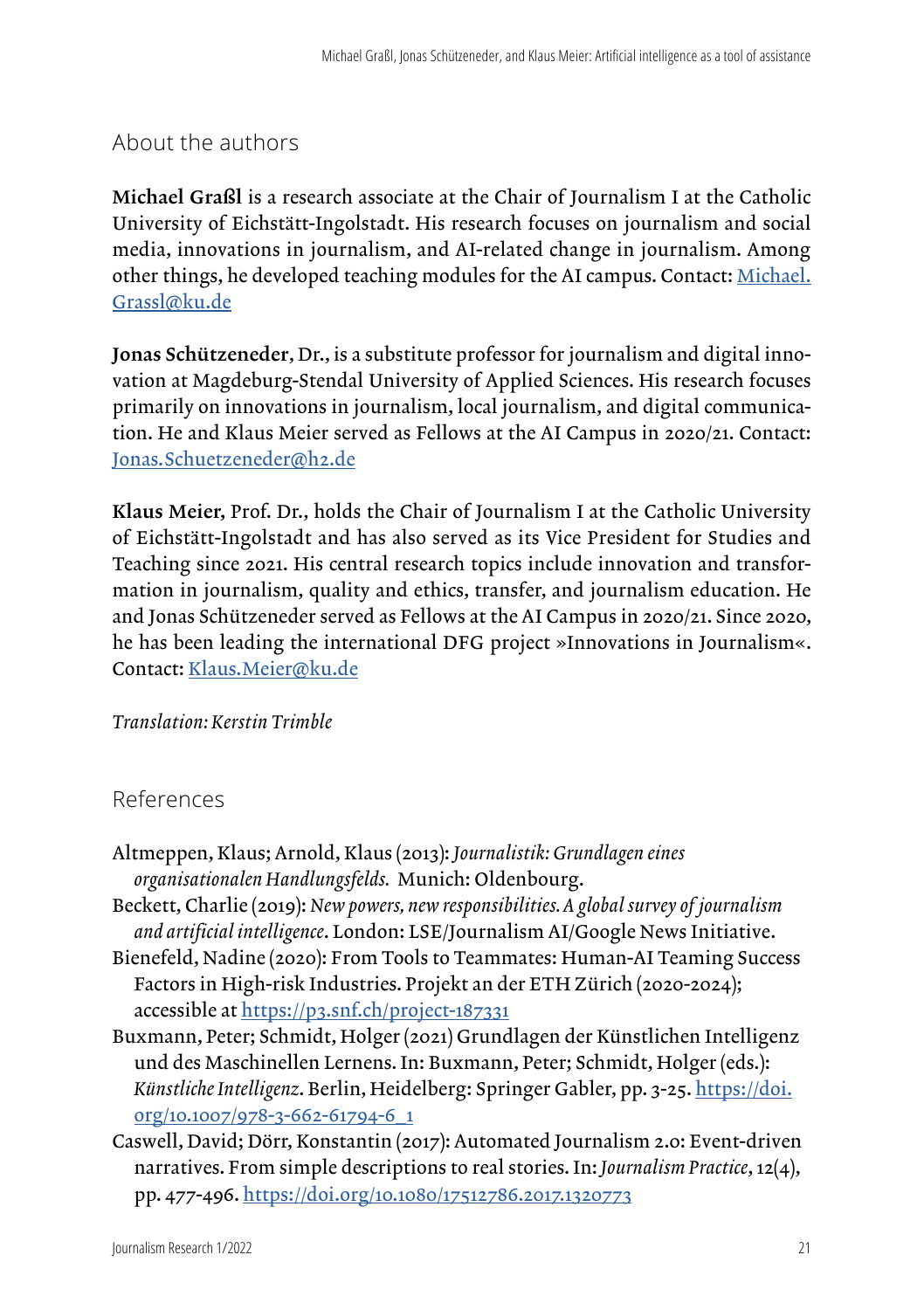- Dernbach Beatrice (2022): Lernen und Lehren: (Social-Media-) Kompetenzen in der journalistischen Ausbildung. In: Schützeneder, Jonas; Graßl, Michael (eds.): *Journalismus und Instagram. Analysen, Strategien, Perspektiven aus Wissenschaft und Praxis*. Wiesbaden: Springer VS, pp. 89-104.
- Diakopoulos, Nicholas (2019): *Automating the News*. Cambridge: Harvard University Press.
- Dörr, Konstantin (2016): Mapping the field of Algorithmic Journalism. In: *Digital Journalism*, 4(6), pp. 700-722.<https://doi.org/10.1080/21670811.2015.1096748>
- Dörr, Konstantin; Hollnbuchner, Katharina (2017): Ethical Challenges of Algorithmical Journalism. In: *Digital Journalism*, 11(5), pp. 404-419. [https://doi.](https://doi.org/10.1080/21670811.2016.1167612) [org/10.1080/21670811.2016.1167612](https://doi.org/10.1080/21670811.2016.1167612)
- Dreyer, Stephan; Schulz, Wolfgang (2019): Künstliche Intelligenz, Intermediäre und Öffentlichkeit. Bericht an das BAKOM, accessible at [https://www.bakom.](https://www.bakom.admin.ch/bakom/de/home/elektronische-medien/studien/einzelstudien.html) [admin.ch/bakom/de/home/elektronische-medien/studien/einzelstudien.html](https://www.bakom.admin.ch/bakom/de/home/elektronische-medien/studien/einzelstudien.html)
- Elmer, Christina (2021): KI und Journalismus: Die erstaunlichsten und nützlichsten KI-Tools, die Journalismus besser machen können. Und Mythen, die es aufzuklären gilt. Präsentation im Rahmen des *SPIEGEL* Story Days am 29. Oktober in Hamburg.
- Filipovic, Alexander (2020): Ethik als Akteurin für die Entwicklung einer digitalen Kultur. Das Verhältnis zu Wirtschaft und Politik am Beispiel des Diskurses um »Künstliche Intelligenz«. In: Prinzing, Marlis; Debatin, Berhard; Köberer, Nina (eds.): *Kommunikations- und Medienethik reloaded?* Nomos: Baden-Baden.
- García-Avilés, José; Kaltenbrunner, Andy; Meier, Klaus (2014): Media Convergence Revisited. Lessons learned on newsroom integration in Austria, Germany and Spain. In: *Journalism Practice*, 8(5), pp. 573-584. [https://doi.org/10.1080/17512786.](https://doi.org/10.1080/17512786.2014.885678) [2014.885678](https://doi.org/10.1080/17512786.2014.885678)
- Giessmann, Marius; Goutrie, Christine; Herzog, Michael (2018): Unsichtbar und unverständlich: Kennzeichnungen von Roboterjournalismus. In: Dachselt, Raimund; Weber, Gerhard (eds.): *Mensch und Computer 2018 – Sammelband zur Tagung in Dresden*. Dresden: GfI.<https://doi.org/10.18420/muc2018-mci-0294>
- Gillmor, Dan (2013): Unternehmer werden Journalismus retten (und Sie können einer von ihnen sein). In: Kramp, Leif; Novy, Leonard; Ballwieser, Dennis; Wenzlaff, Karsten (eds.): *Journalismus in der digitalen Moderne. Einsichten – Ansichten – Aussichten*. Wiesbaden: Springer VS.
- Godulla, Alexander; Hoffmann, Christian P.; Seibert, Daniel (2021): Dealing with deepfakes – an interdisciplinary examination of the state of research and implications for communication studies. In: *SCM Studies in Communication and Media*, 10(1), pp. 72-96.<https://doi.org/10.5771/2192-4007-2021-1-72>
- Graßl, Michael; Schützeneder, Jonas; Klinghardt, Korbinian (2020): Intermediäre Strukturen und Neu-Organisation bekannter Aufgaben: Instagram im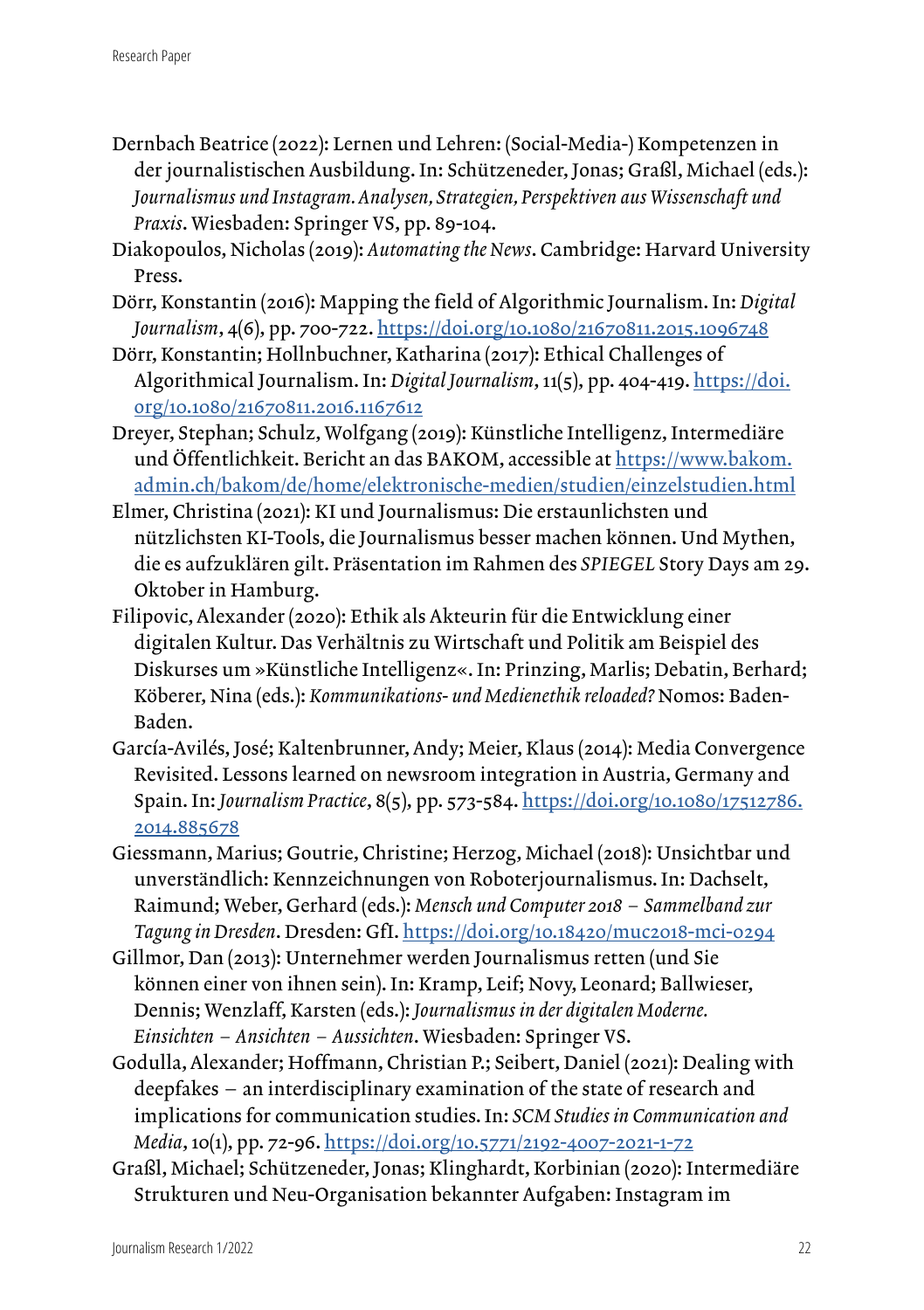Lokaljournalismus. In: *Medienwirtschaft: Zeitschrift für Medienmanagement und Medienökonomie*, Heft 2-3, pp. 18-27. Doi: 10.15358/1613-0669-2020-2-3-18

- Hogh-Janovsky, Isabell; Meier, Klaus (2021): Journalism Innovation Labs 2.0 in Media Organisations : A Motor for Transformation and Constant Learning. In: *Journalism and Media*, 2(3), pp. 361-378. Doi: 10.3390/journalmedia2030022
- Holland, Martin (2018): Amazon: KI zur Bewerbungsprüfung benachteiligte Frauen, accessible at [https://www.heise.de/newsticker/meldung/Amazon-KI](https://www.heise.de/newsticker/meldung/Amazon-KI-zur-Bewerbungspruefung-benachteiligte-Frauen-4189356.html)[zur-Bewerbungspruefung-benachteiligte-Frauen-4189356.html](https://www.heise.de/newsticker/meldung/Amazon-KI-zur-Bewerbungspruefung-benachteiligte-Frauen-4189356.html)
- Linden, Carl-Gustav (2017): Decades of Automation in the Newsroom. Why are there still so many jobs in journalism? In: *Digital Journalism*, 5(2), pp. 123-140. <https://doi.org/10.1080/21670811.2016.1160791>
- Lischka, Juliane (2018): Nachrichtenorganisation. Umbrüche durch Konvergenz, Crossmedialität, Multikanal- und Innovationsfähigkeit. In: Nuernbergk, Christoph; Neuberger, Christian (eds.): *Journalismus im Internet. Profession – Partizipation – Technisierung*. Wiesbaden: Springer VS, 2. Auflage.
- Loosen, Wiebke; Solbach, Paul (2020): Künstliche Intelligenz im Journalismus? Was bedeutet Automatisierung für journalistisches Arbeiten? In: Köhler, Tanja (ed.): *Fake News, Framing, Fact-Checking: Nachrichten im digitalen Zeitalter: Ein Handbuch*. <https://doi.org/10.14361/9783839450253-010>
- Mattke, Sascha (2018): KI gegen KI: Wettbewerb zu Fälschung von Video-Inhalten, accessible at [https://www.heise.de/newsticker/meldung/DARPA-veranstaltet-](https://www.heise.de/newsticker/meldung/DARPA-veranstaltet-Wettbewerb-zu-Faelschung-von-Video-Inhalten-4074467.html)[Wettbewerb-zu-Faelschung-von-Video-Inhalten-4074467.html](https://www.heise.de/newsticker/meldung/DARPA-veranstaltet-Wettbewerb-zu-Faelschung-von-Video-Inhalten-4074467.html)
- McCarthy, John (2007): What is Artifical Intelligence? accessible at [http://jmc.](http://jmc.stanford.edu/articles/whatisai/whatisai.pdf) [stanford.edu/articles/whatisai/whatisai.pdf](http://jmc.stanford.edu/articles/whatisai/whatisai.pdf)
- Meier, Klaus (2020): Start des Projekts, accessible at: [https://innovations](https://innovations-in-journalism.com/2020/innovationen-journalismus-medien-projekt-deutschland-spanien-medieninnovationen)[in-journalism.com/2020/innovationen-journalismus-medien-projekt](https://innovations-in-journalism.com/2020/innovationen-journalismus-medien-projekt-deutschland-spanien-medieninnovationen)[deutschland-spanien-medieninnovationen](https://innovations-in-journalism.com/2020/innovationen-journalismus-medien-projekt-deutschland-spanien-medieninnovationen)
- Meier, Klaus (2018): *Journalistik*. 4. Auflage. Konstanz: UTB.
- Meier, Klaus; Schützeneder, Jonas; Graßl, Michael (2021): *KI als Anwendung im Journalismus: zwischen Misstrauen und Aufklärung*. Berlin: KI-Campus, accessible at <https://ki-campus.org/blog/ki-im-journalismus>
- Meier, Klaus; Schützeneder, Jonas (2019): Bridging the Gaps: Transfer Between Scholarly Research and Newsrooms in Journalism Education – Toward an Evidence-Based Practice in an Age of Post-Truth and State of Flux. In: *Journalism and Mass Communication Educator*, 74(2), pp. 199-211. [https://doi.](https://doi.org/10.1177/1077695819830021) [org/10.1177/1077695819830021](https://doi.org/10.1177/1077695819830021)
- Meier, Klaus; Graßl, Michael (2021): Podcast »KI im Journalismus«, accessible at: <https://ki-campus.org/podcasts/ki-im-journalismus>
- Montal, Tal; Reich, Zvi (2017): I, Robot. You, Journalist. Who is the Author?: Authorship, bylines and full disclosure in automated journalism. In: *Digital Journalis*m, 12(5), pp. 829-849.